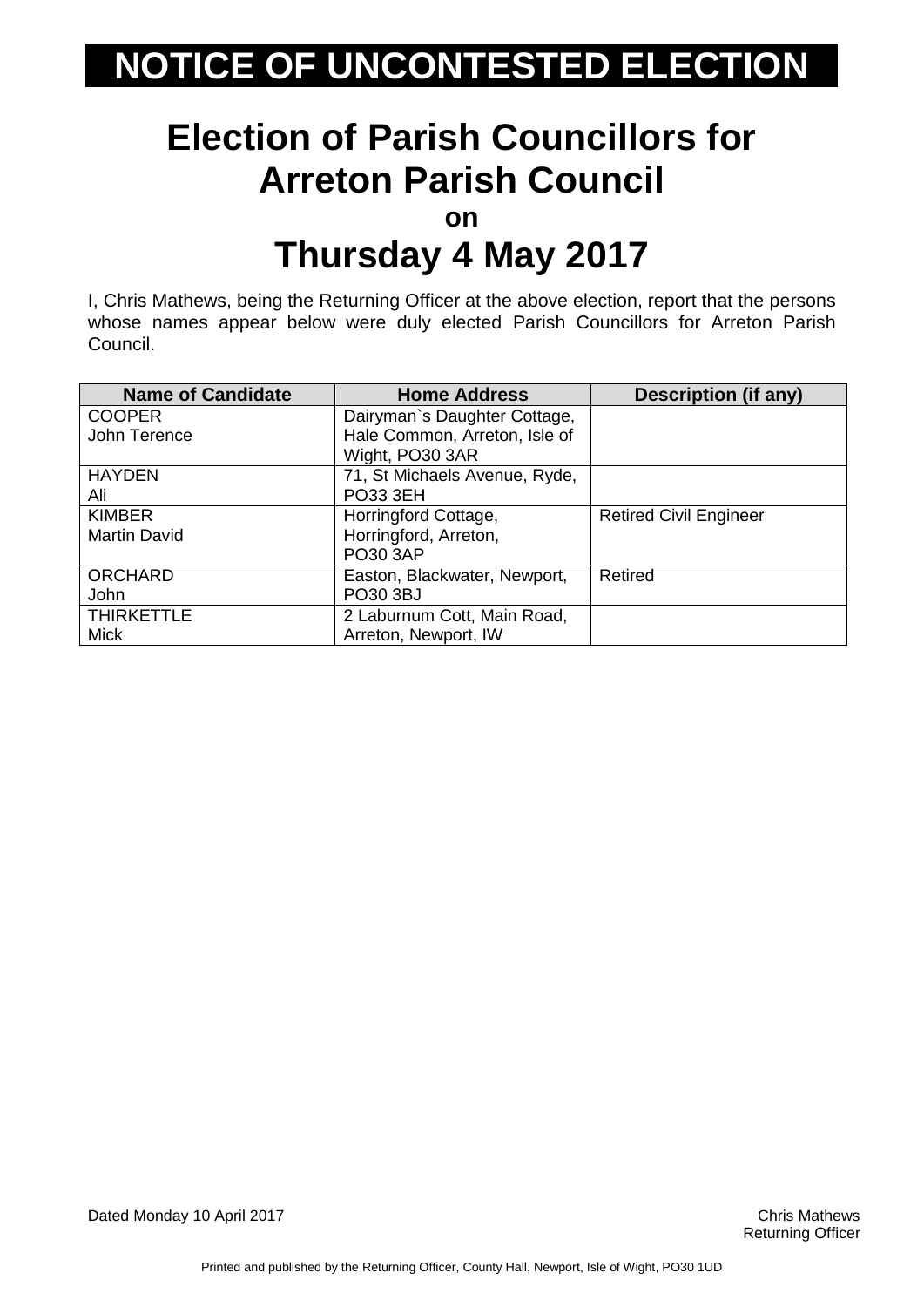#### **Election of Councillors for Brighstone Parish Council - Brighstone Ward on**

# **Thursday 4 May 2017**

I, Chris Mathews, being the Returning Officer at the above election, report that the persons whose names appear below were duly elected Councillors for Brighstone Parish Council - Brighstone Ward.

| <b>Name of Candidate</b>       | <b>Home Address</b>           | <b>Description (if any)</b> |
|--------------------------------|-------------------------------|-----------------------------|
| <b>ADAMS</b>                   | Marlingate, Moor Lane,        |                             |
| Pearl                          | Brighstone, I.O.W, PO30 4DL   |                             |
| <b>BRIDGES</b>                 | Faraway, Main Road,           |                             |
| Colin                          | Limerstone, Isle of Wight,    |                             |
|                                | <b>PO30 4AB</b>               |                             |
| <b>CIRRONE</b>                 | Fairfields, Limerstone Rd,    |                             |
| John Anthony                   | Brighstone, I.O.W., PO30 4AE  |                             |
| <b>EAST</b>                    | Calston, Limerstone Rd,       |                             |
| <b>Malcolm Leslie</b>          | Brighstone, Isle of Wight,    |                             |
|                                | <b>PO30 4AE</b>               |                             |
| <b>HUXLEY</b>                  | Briarley Cottage, Hunny Hill, |                             |
| <b>Matthew Thomas Cornwell</b> | Brighstone, PO30 4DU          |                             |
| <b>ROBERTS</b>                 | Rushcroft, Main Road,         |                             |
| Sue                            | Brighstone, Isle of Wight,    |                             |
|                                | <b>PO30 4AJ</b>               |                             |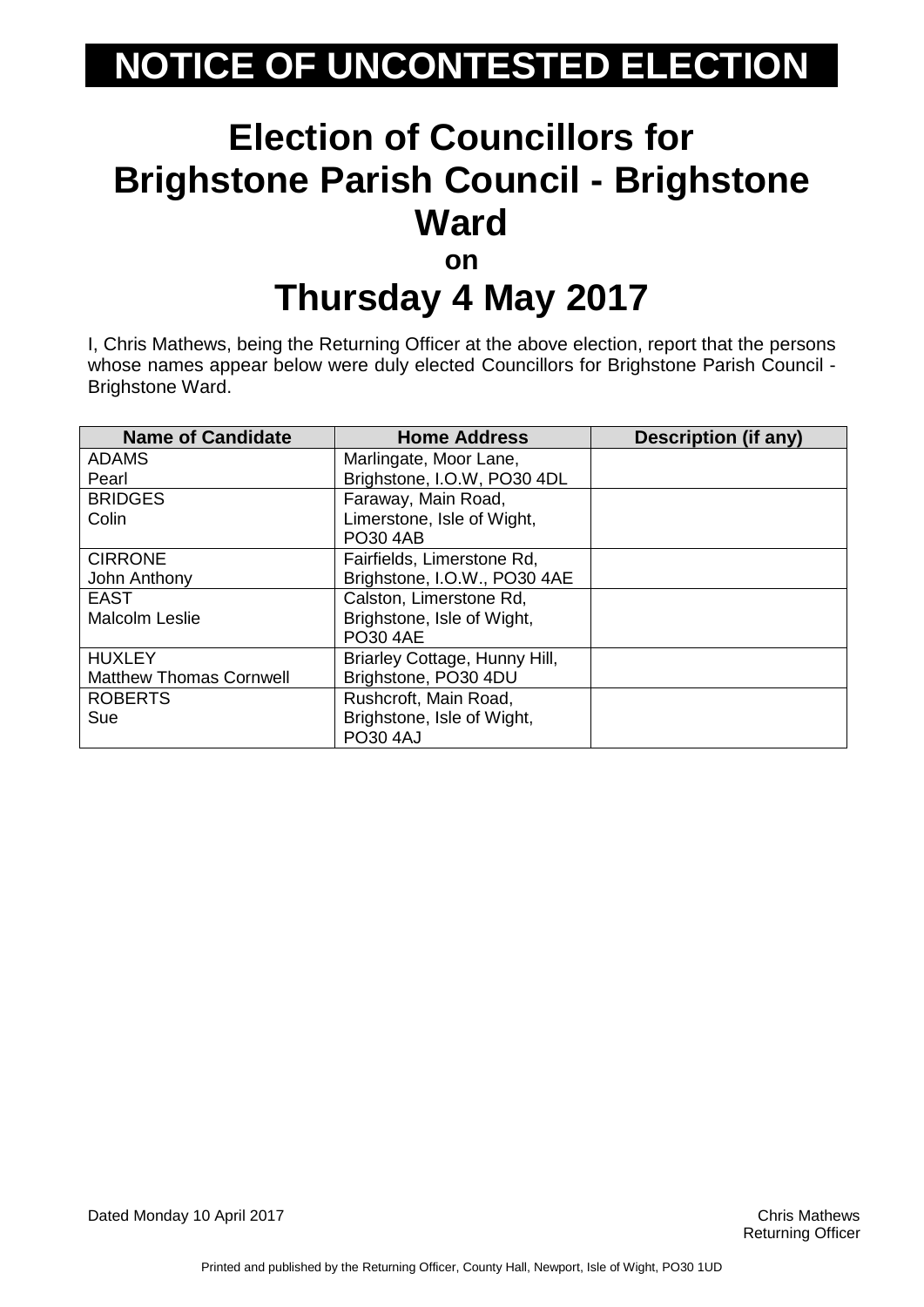#### **Election of a Councillor for Brighstone Parish Council - Brook Ward on Thursday 4 May 2017**

I, Chris Mathews, being the Returning Officer at the above election, report that the person whose name appears below was duly elected Councillor for Brighstone Parish Council - Brook Ward.

| <b>Name of Candidate</b> | <b>Home Address</b>      | <b>Description (if any)</b> |
|--------------------------|--------------------------|-----------------------------|
| HAVILAND                 | <b>Hulverstone Manor</b> | Retired                     |
| Roy Anthony              | Farmhouse, Hulverstone,  |                             |
|                          | <b>PO30 4EH</b>          |                             |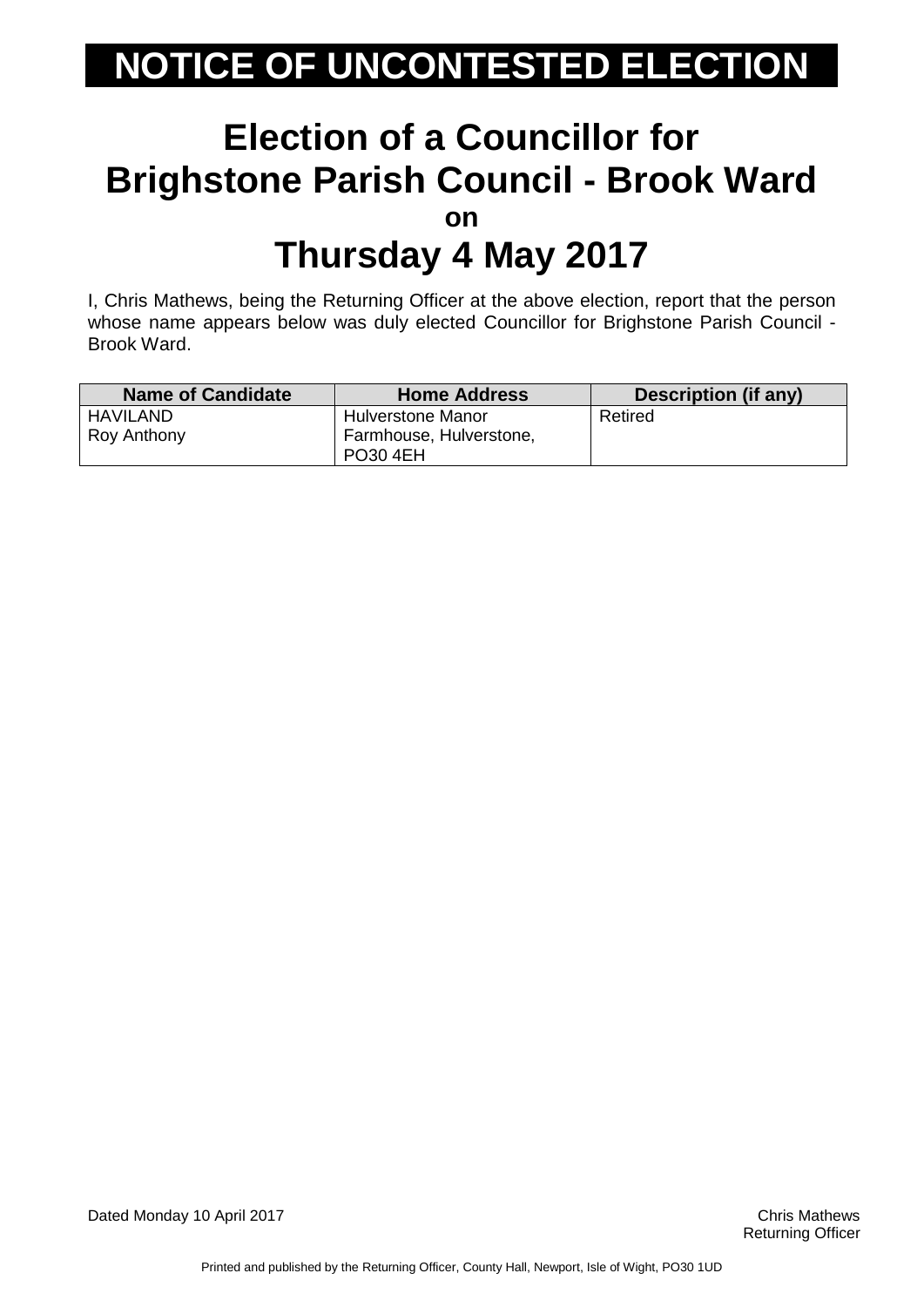#### **Election of a Councillor for Brighstone Parish Council - Mottistone Ward on**

# **Thursday 4 May 2017**

I, Chris Mathews, being the Returning Officer at the above election, report that the person whose name appears below was duly elected Councillor for Brighstone Parish Council - Mottistone Ward.

| Name of Candidate | <b>Home Address</b>            | Description (if any) |
|-------------------|--------------------------------|----------------------|
| MORGAN            | Old Garth Cottage, Brighstone, |                      |
| James Adrian      | IOW, PO30 4DZ                  |                      |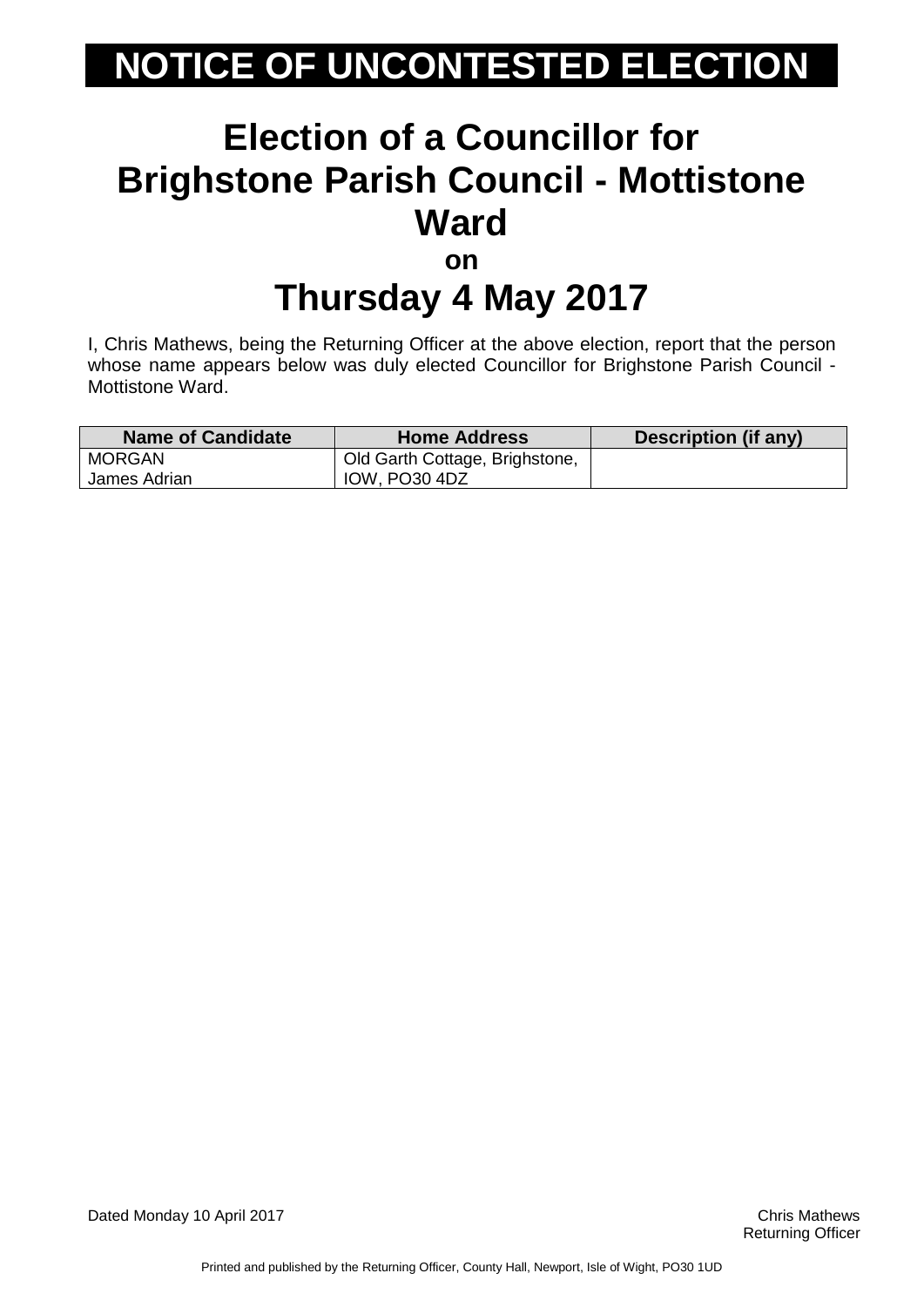#### **Election of Councillors for Calbourne Parish Council - Calbourne Ward on**

# **Thursday 4 May 2017**

I, Chris Mathews, being the Returning Officer at the above election, report that the persons whose names appear below were duly elected Councillors for Calbourne Parish Council - Calbourne Ward.

| <b>Name of Candidate</b> | <b>Home Address</b>           | <b>Description (if any)</b> |
|--------------------------|-------------------------------|-----------------------------|
| <b>BLACKWOOD</b>         | 8 Fleet Way, Shalfleet,       |                             |
| <b>Hamish Cameron</b>    | PO30 4PP                      |                             |
| O`RORKE                  | Old Acre, Pump Lane, Five     |                             |
| <b>Avril Margaret</b>    | Houses, Calbourne, IOW        |                             |
| <b>WEEKS</b>             | Lamorna, Sun Hill, Calbourne, |                             |
| <b>Carol Elizabeth</b>   | Newport, PO30 4JA             |                             |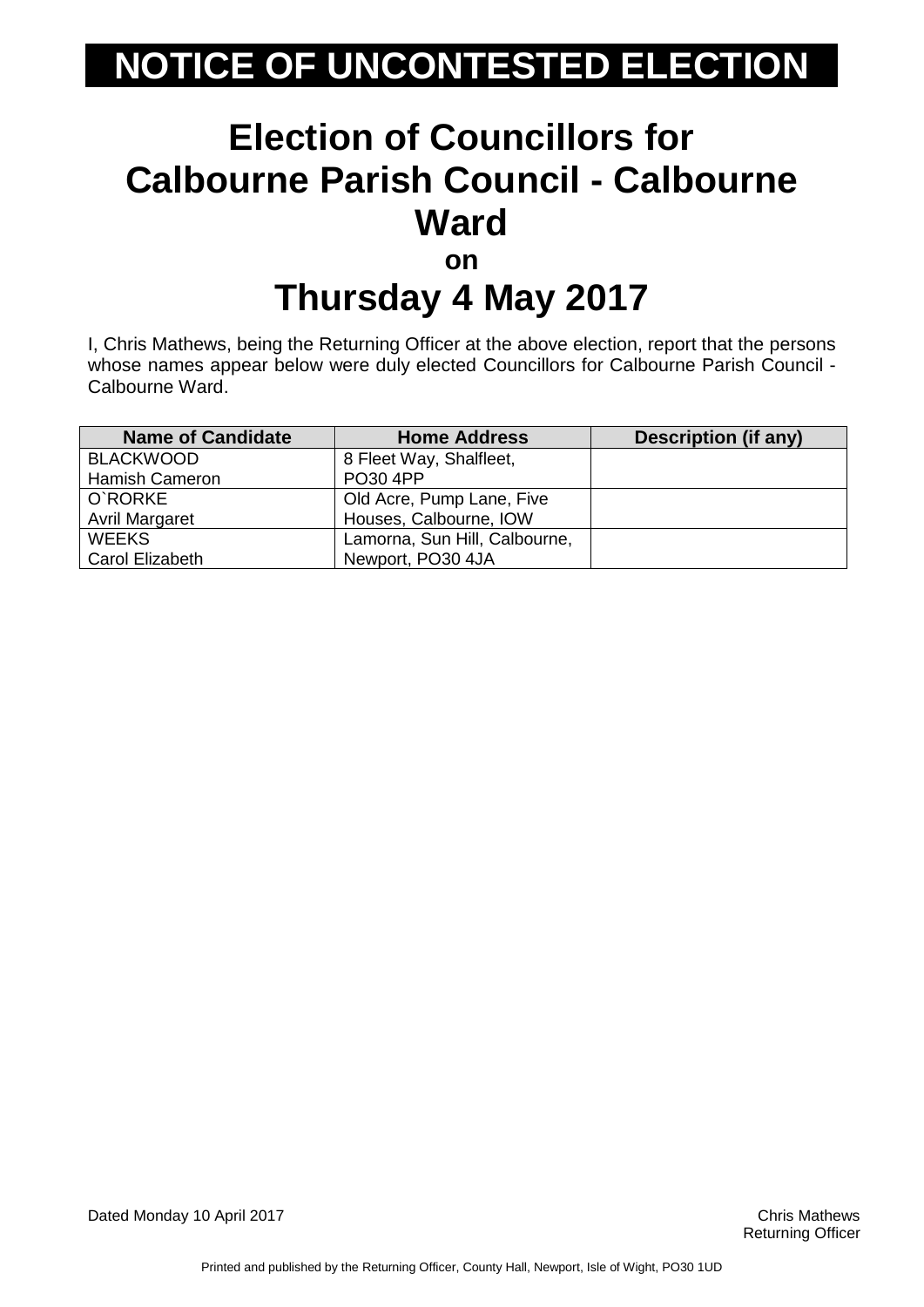### **Election of Councillors for Calbourne Parish Council - Porchfield Ward on**

### **Thursday 4 May 2017**

I, Chris Mathews, being the Returning Officer at the above election, report that the persons whose names appear below were duly elected Councillors for Calbourne Parish Council - Porchfield Ward.

| <b>Name of Candidate</b> | <b>Home Address</b>           | Description (if any) |
|--------------------------|-------------------------------|----------------------|
| <b>MATHRICK</b>          | Downstream, New Road,         |                      |
| Richard John             | Porchfield, Newport, PO30 4LT |                      |
| <b>PIKE</b>              | The Homestead Cottage, Main   |                      |
| Philip John              | Road, Porchfield, PO30 4LW    |                      |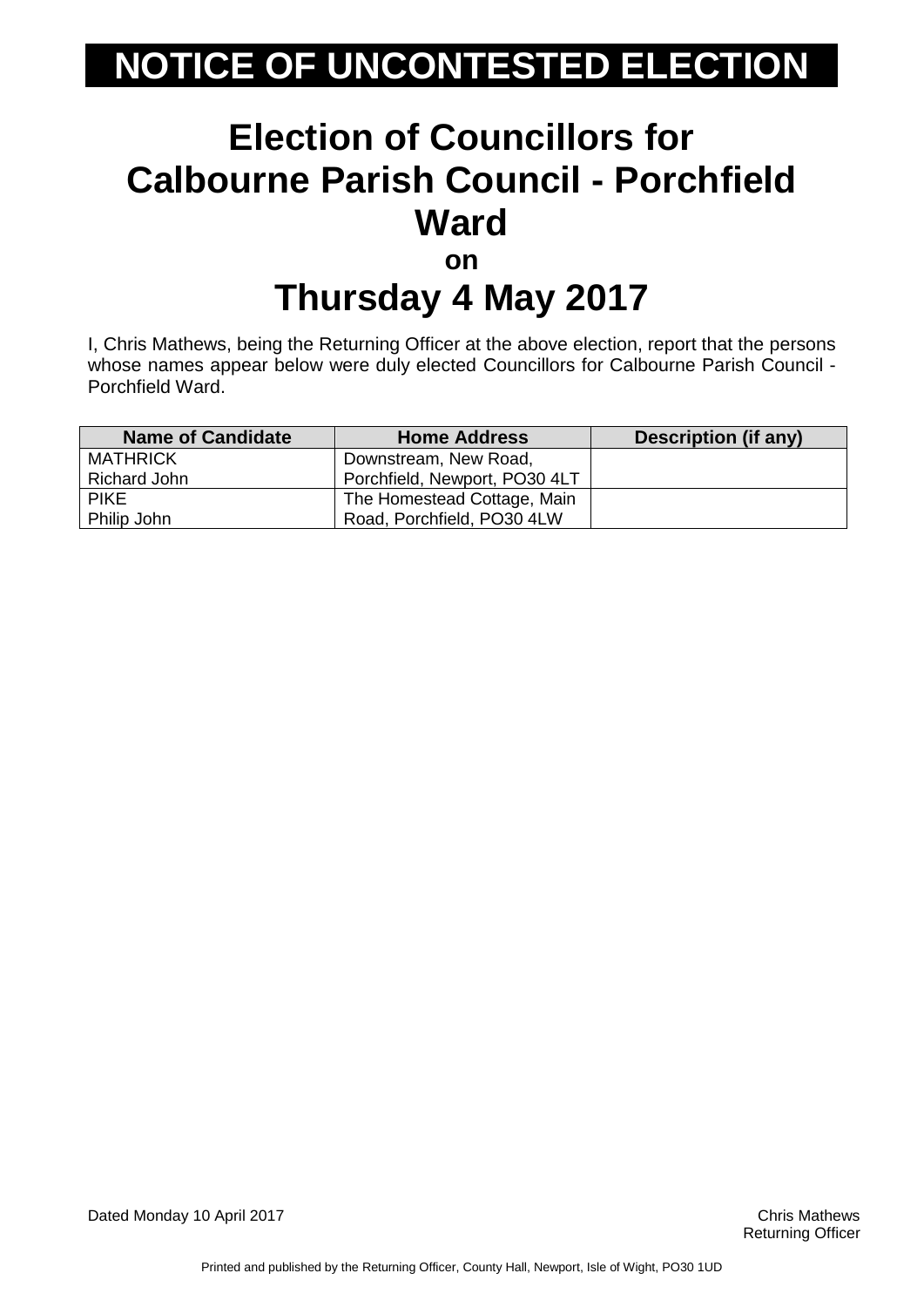#### **Election of Parish Councillors for Chillerton and Gatcombe Parish Council on Thursday 4 May 2017**

I, Chris Mathews, being the Returning Officer at the above election, report that the persons whose names appear below were duly elected Parish Councillors for Chillerton and Gatcombe Parish Council.

| <b>Name of Candidate</b>  | <b>Home Address</b>           | <b>Description (if any)</b> |
|---------------------------|-------------------------------|-----------------------------|
| <b>BELBEN</b>             | 3 Sheat Cottages, Brook Lane, |                             |
| Gillian Ann               | Chillerton, PO30 3EW          |                             |
| <b>DAVIES</b>             | 2 Greenlands, Main Road,      |                             |
| <b>Juliet</b>             | Chillerton, Isle of Wight,    |                             |
|                           | PO30 3EU                      |                             |
| <b>PAYN</b>               | Misty Dale, Main Road,        |                             |
| <b>Roland Christopher</b> | Chillerton, Isle of Wight,    |                             |
|                           | <b>PO30 3ER</b>               |                             |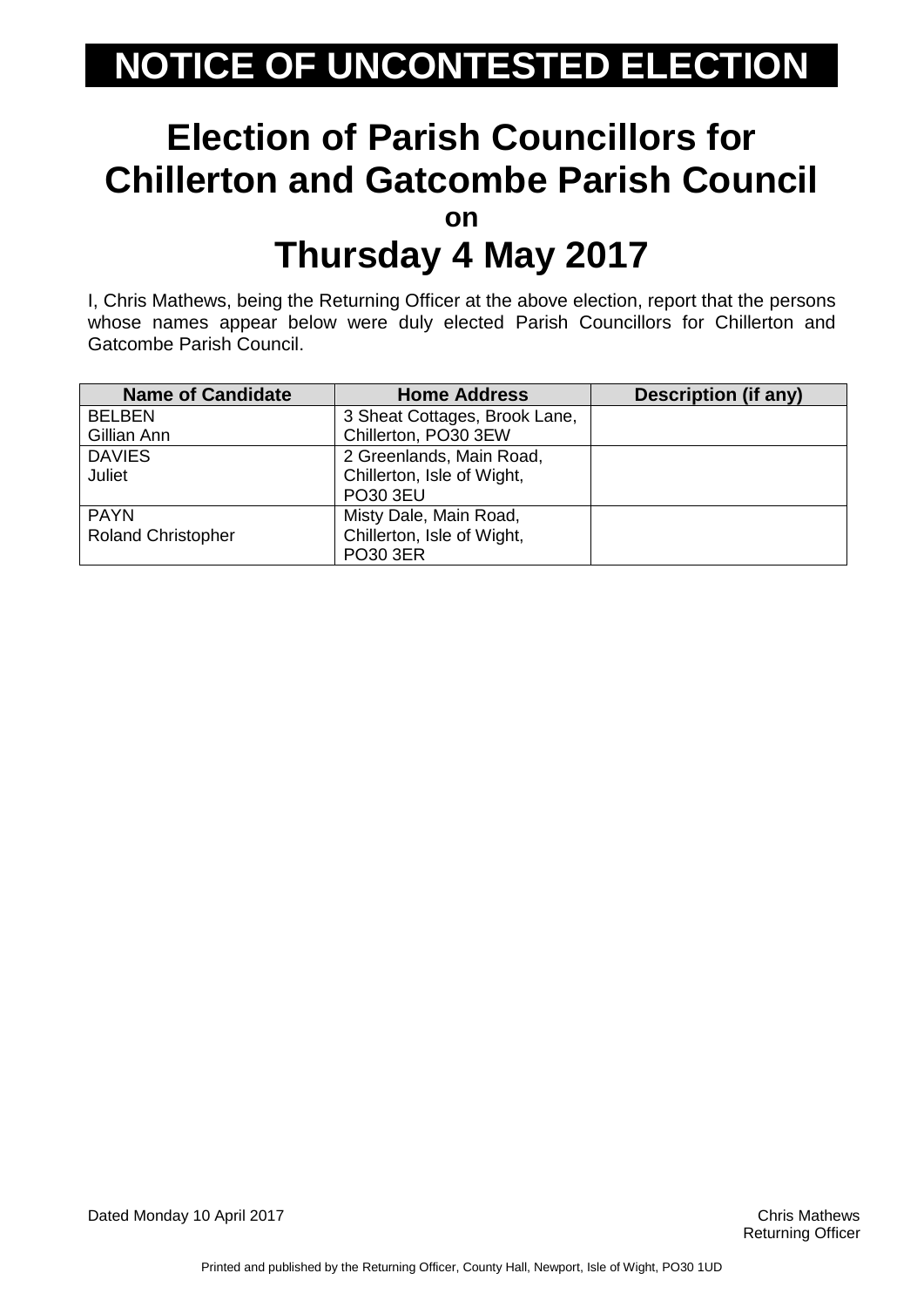#### **Election of Councillors for Cowes Town Council - Cowes North Ward on Thursday 4 May 2017**

I, Chris Mathews, being the Returning Officer at the above election, report that the persons whose names appear below were duly elected Councillors for Cowes Town Council - Cowes North Ward.

| <b>Name of Candidate</b> | <b>Home Address</b>            | Description (if any)           |
|--------------------------|--------------------------------|--------------------------------|
| <b>BERTIE</b>            | 39 Crossfield Ave, Cowes,      |                                |
| Paul Michael             | IOW, PO31 8HP                  |                                |
| <b>FULLER</b>            | 74 Wyatts Lane, Cowes, Isle of | Independent                    |
| Paul Andrew              | Wight, PO31 8QA                |                                |
| <b>OLIVER</b>            | 156 Park Road, Cowes,          | <b>Green Party</b>             |
| <b>Neil Gerard</b>       | <b>PO31 7NE</b>                |                                |
| <b>WARDROP</b>           | 20 Granville Rd, Cowes, IW,    | <b>Retired Legal Executive</b> |
| <b>Wendy Mary</b>        | <b>PO317JD</b>                 |                                |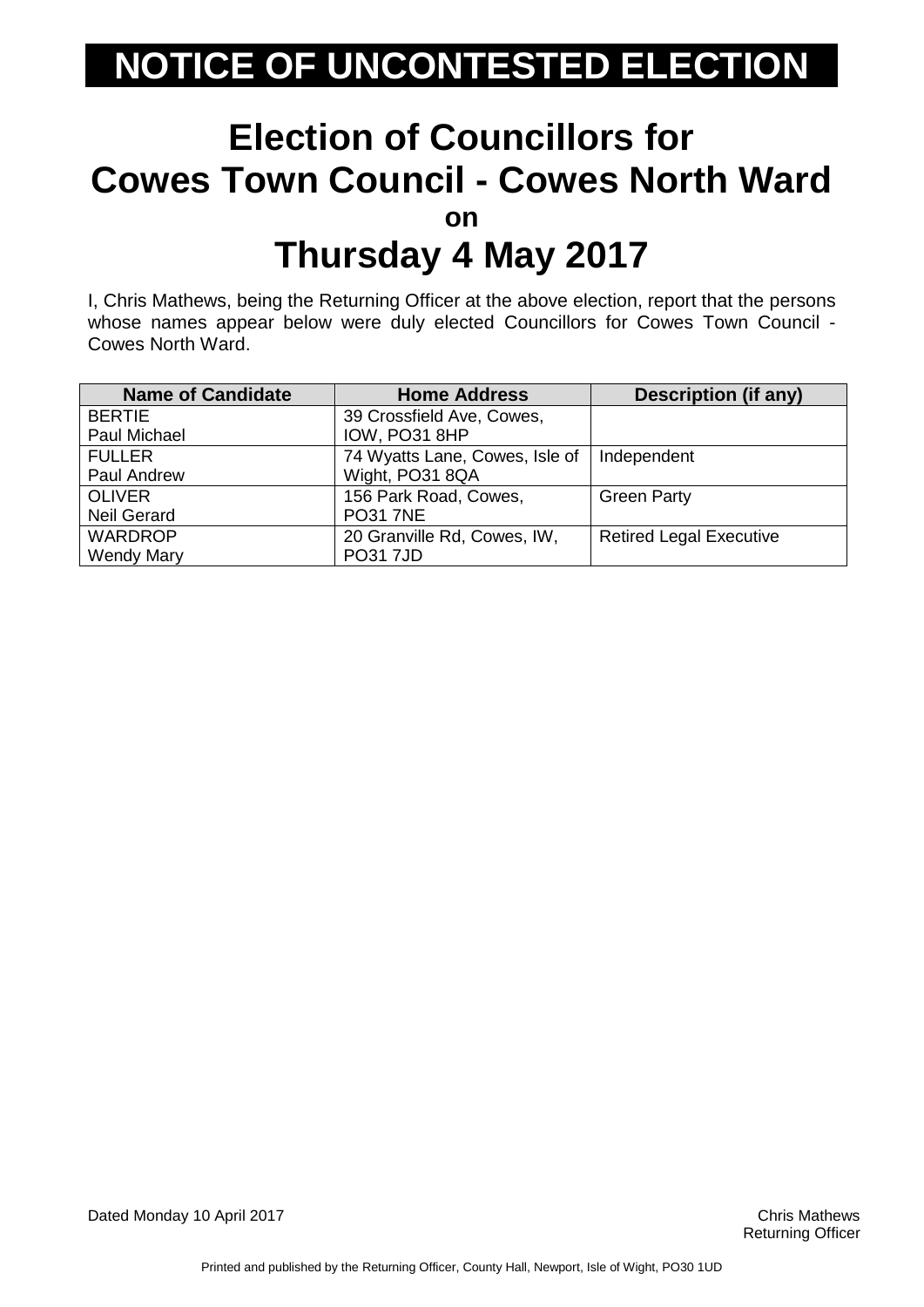#### **Election of Councillors for Cowes Town Council - Cowes South Ward on Thursday 4 May 2017**

I, Chris Mathews, being the Returning Officer at the above election, report that the persons whose names appear below were duly elected Councillors for Cowes Town Council - Cowes South Ward.

| <b>Name of Candidate</b> | <b>Home Address</b>          | Description (if any)       |
|--------------------------|------------------------------|----------------------------|
| <b>BROWN</b>             | 38 Crossfield Avenue, Cowes, | <b>Concerned For Cowes</b> |
| Linda Marion             | Isle of Wight, PO31 8HN      |                            |
| <b>NICHOLSON</b>         | Sunnyside, Pallance Lane,    |                            |
| John Ulysses Anthony     | Northwood, IW, PO31 8LT      |                            |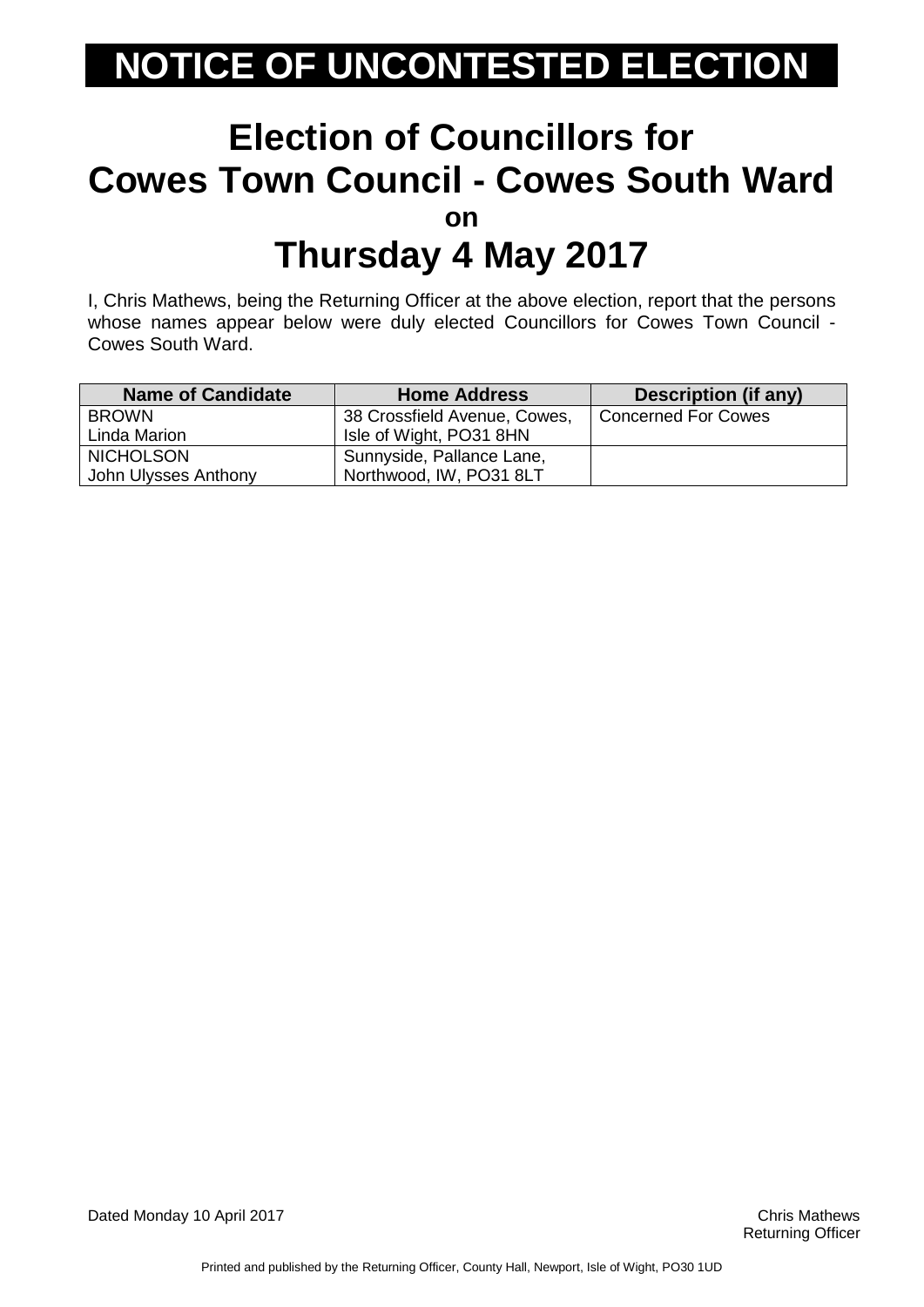#### **Election of Councillors for Cowes Town Council - Cowes West Ward on Thursday 4 May 2017**

I, Chris Mathews, being the Returning Officer at the above election, report that the persons whose names appear below were duly elected Councillors for Cowes Town Council - Cowes West Ward.

| <b>Name of Candidate</b> | <b>Home Address</b>             | <b>Description (if any)</b>      |
|--------------------------|---------------------------------|----------------------------------|
| <b>GLENDINNING</b>       | July Cottage, Bars Hill, Cowes, |                                  |
| Amanda Jayne             | <b>PO31 7QP</b>                 |                                  |
| TAYLOR                   | 38 Crossfield Avenue, Cowes,    | <b>Concerned About Cowes And</b> |
| Paul George              | Isle of Wight, PO31 8HN         | Its People                       |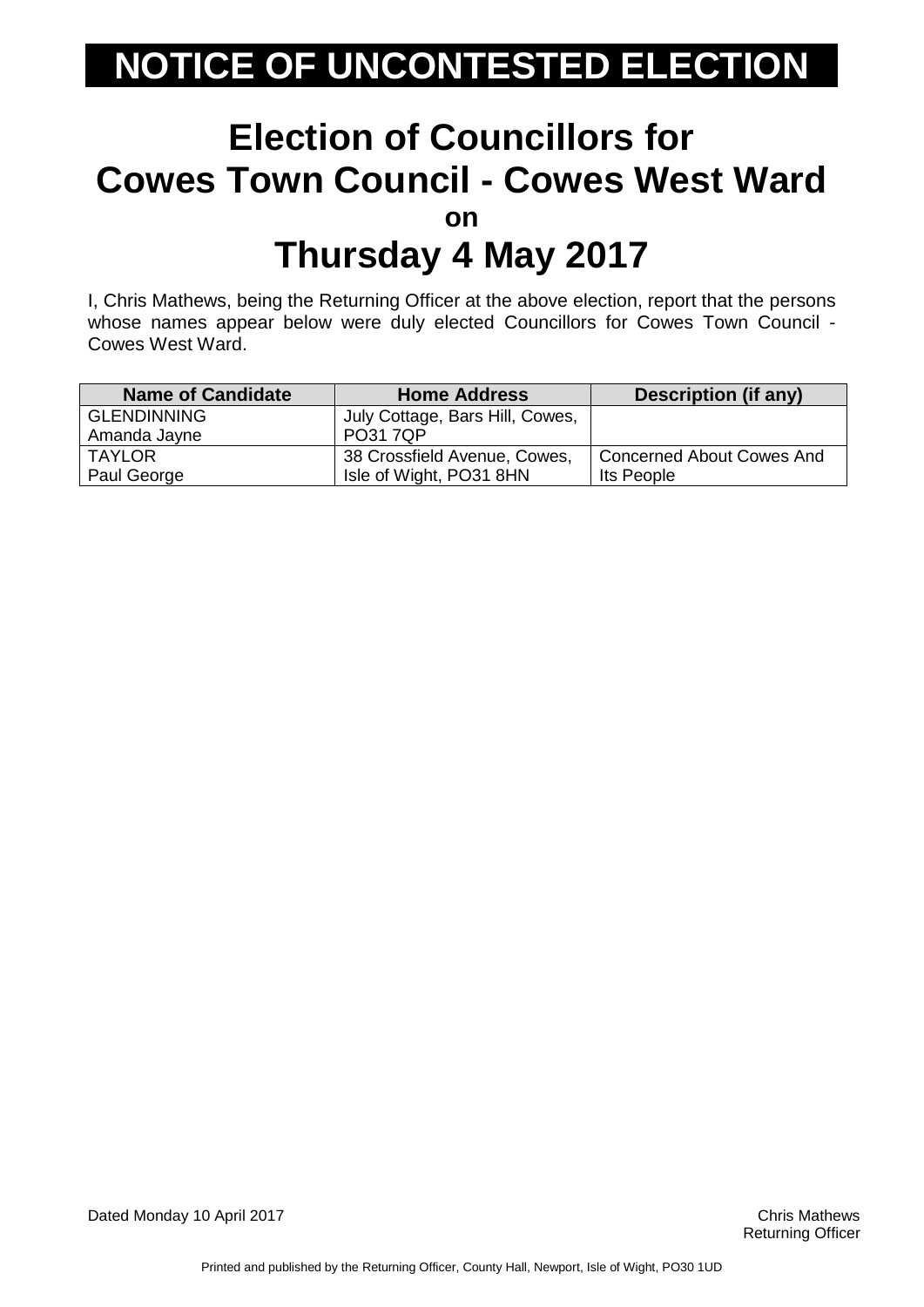#### **Election of Councillors for East Cowes Town Council - East Cowes North Ward on Thursday 4 May 2017**

I, Chris Mathews, being the Returning Officer at the above election, report that the persons whose names appear below were duly elected Councillors for East Cowes Town Council - East Cowes North Ward.

| <b>Name of Candidate</b> | <b>Home Address</b>          | <b>Description (if any)</b> |
|--------------------------|------------------------------|-----------------------------|
| <b>HENDRY</b>            | St James Villa, Church Path, |                             |
| Stephen Colin            | East Cowes, IOW, PO32 6RL    |                             |
| <b>LOVE</b>              | 51B Old Road, East Cowes,    | Independent                 |
| Karl                     | Isle of Wight, PO32 6AP      |                             |
| <b>PACKHAM</b>           | 45 Osborne Heights, East     |                             |
| <b>Bob</b>               | Cowes, Isle Of Wight,        |                             |
|                          | <b>PO32 6FF</b>              |                             |
| <b>WEBSTER</b>           | 14 Oak Tree Way, East        |                             |
| Margaret Eileen          | Cowes, Isle of Wight,        |                             |
|                          | <b>PO32 6PL</b>              |                             |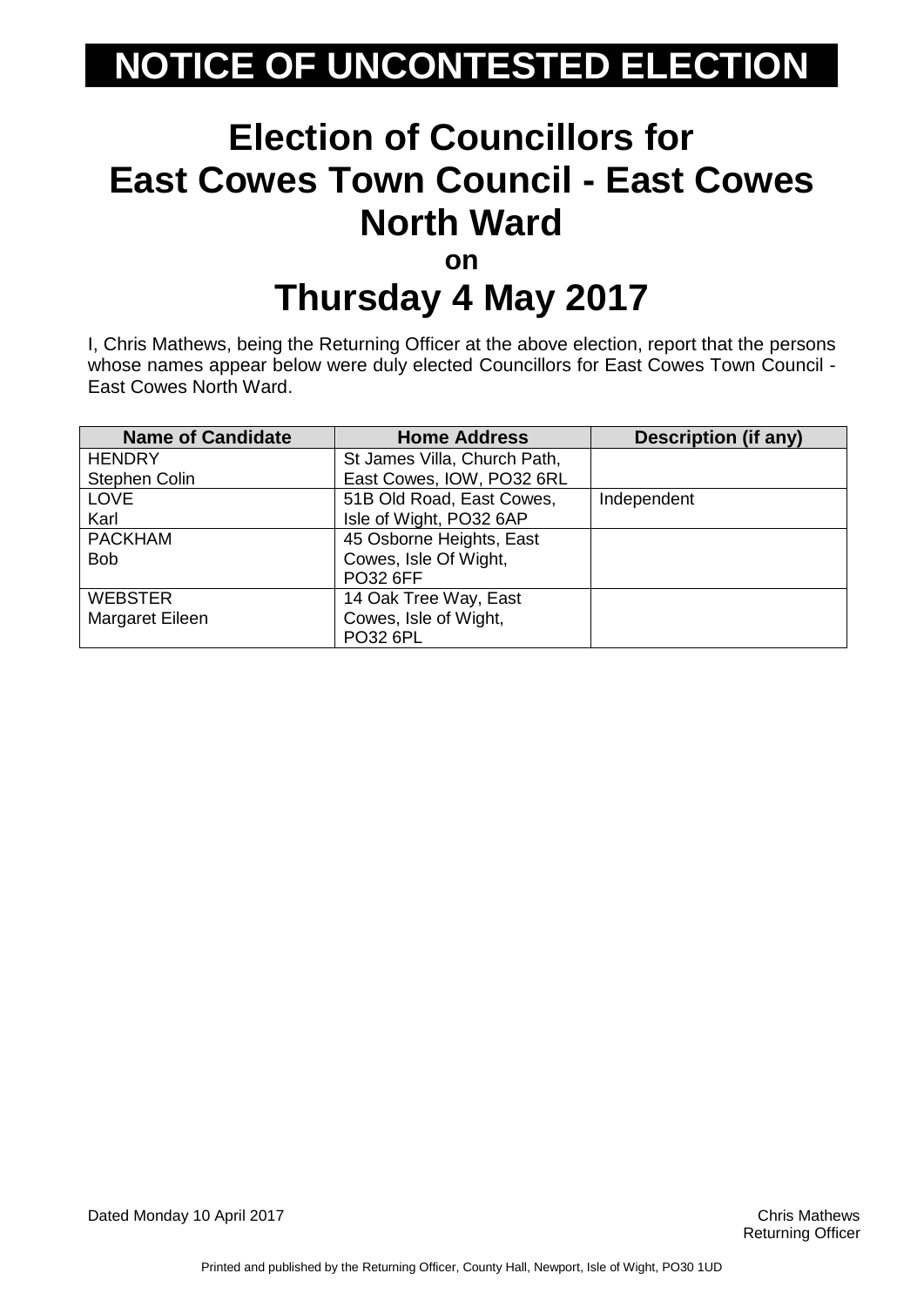#### **Election of Councillors for Fishbourne Parish Council on Thursday 4 May 2017**

I, Chris Mathews, being the Returning Officer at the above election, report that the persons whose names appear below were duly elected Councillors for Fishbourne Parish Council.

| <b>Name of Candidate</b> | <b>Home Address</b>       | Description (if any) |
|--------------------------|---------------------------|----------------------|
| <b>COOPER</b>            | 9 The Poplars, Fishbourne |                      |
| Anthony John             | Lane, Ryde, PO33 4EJ      |                      |
| <b>DENNIS</b>            | St. Radegund, Quarr Road, |                      |
| Simon                    | Fishbourne, PO33 4ER      |                      |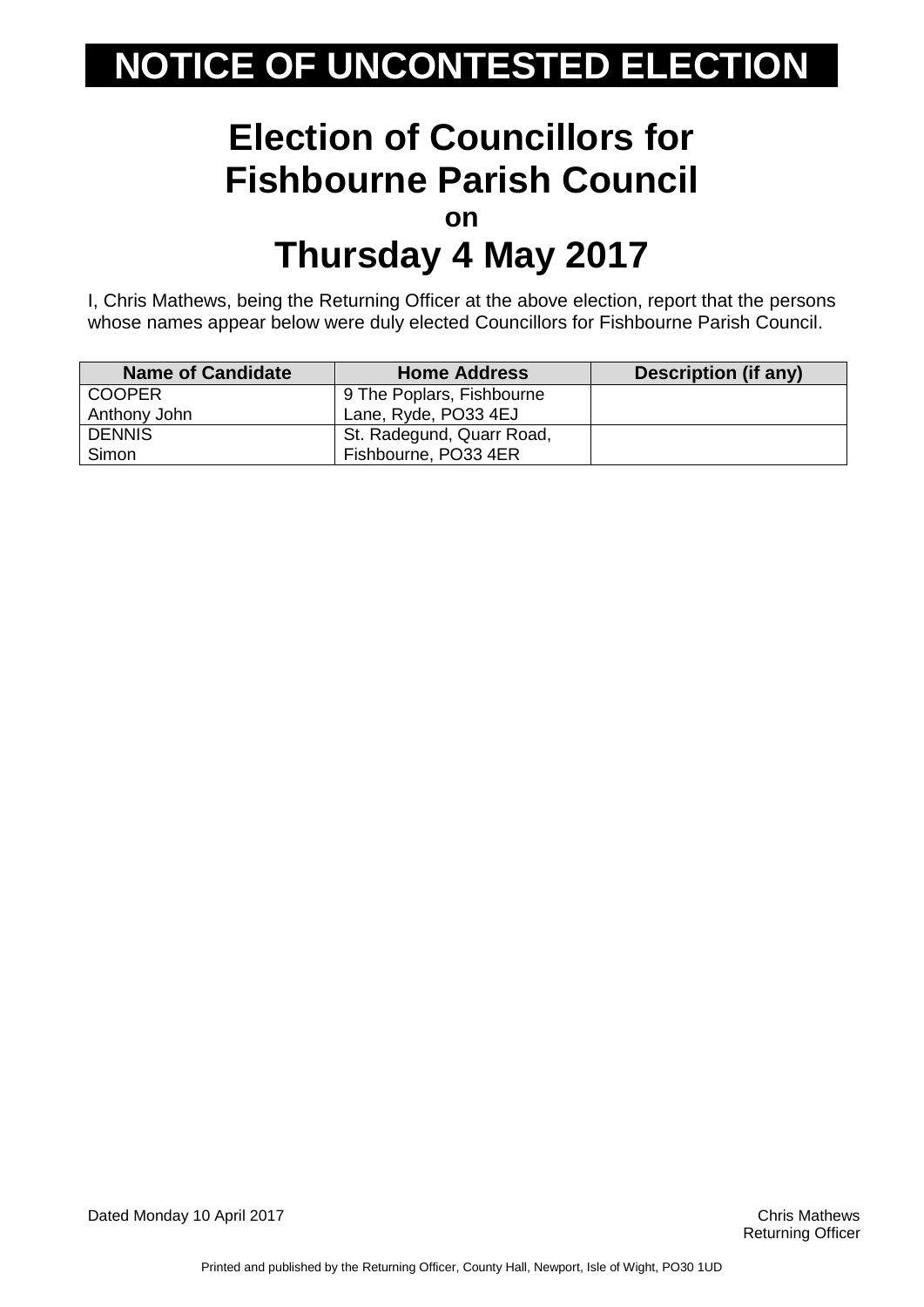#### **Election of Councillors for Freshwater Parish Council - Afton Ward on Thursday 4 May 2017**

I, Chris Mathews, being the Returning Officer at the above election, report that the persons whose names appear below were duly elected Councillors for Freshwater Parish Council - Afton Ward.

| <b>Name of Candidate</b> | <b>Home Address</b>           | <b>Description (if any)</b> |
|--------------------------|-------------------------------|-----------------------------|
| <b>BAMFORD</b>           | 3 Glenheadon Drive, Totland   |                             |
| Anne Patricia            | Bay, PO39 0HR                 |                             |
| <b>BRAY</b>              | Kingsbridge, Brookside Rd,    |                             |
| Carol                    | Freshwater, Isle of Wight,    |                             |
|                          | <b>PO40 9ER</b>               |                             |
| <b>FLEURY</b>            | 10 Jubilee Close, Freshwater, |                             |
| <b>Clive Edward</b>      | IOW, PO40 9JF                 |                             |
| <b>HINTON</b>            | 5 Chine Cliff, Cliff Road,    |                             |
| <b>Brian John Coles</b>  | Totland Bay, Isle of Wight    |                             |
| <b>LOWTHION</b>          | The Old Dairy, Tapnell Farm,  | <b>Green Party</b>          |
| Vix.                     | Yarmouth, PO41 0YJ            |                             |
| <b>MEDLAND</b>           | 3 Tennyson Court, Avenue      |                             |
| John Cedric              | Road, Freshwater, I.W.,       |                             |
|                          | <b>PO40 9UU</b>               |                             |
| <b>METCALF</b>           | 7 Cameron Close, Freshwater,  |                             |
| George Edward            | <b>PO40 9JL</b>               |                             |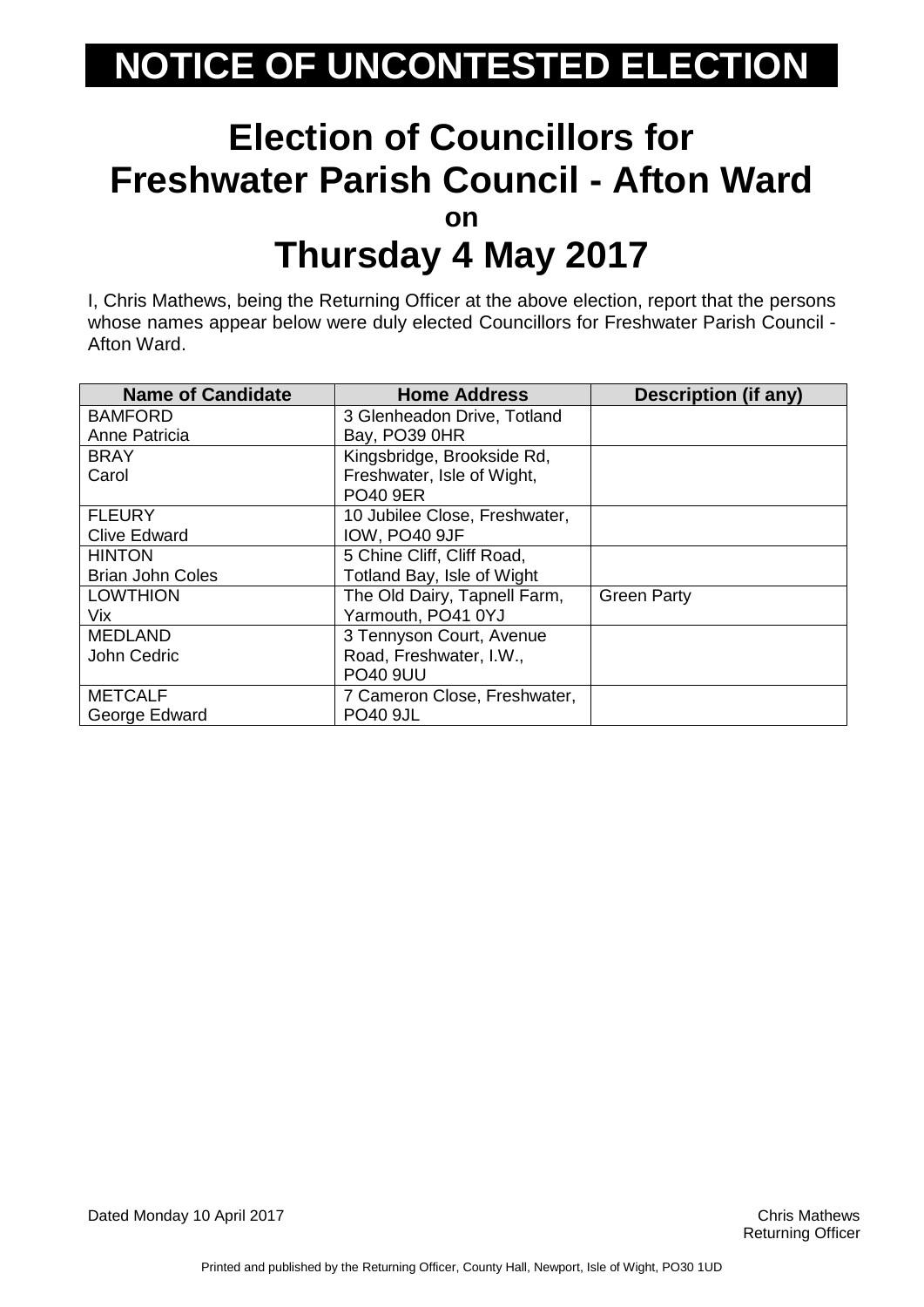#### **Election of Councillors for Freshwater Parish Council - Norton Ward on Thursday 4 May 2017**

I, Chris Mathews, being the Returning Officer at the above election, report that the persons whose names appear below were duly elected Councillors for Freshwater Parish Council - Norton Ward.

| <b>Name of Candidate</b>      | <b>Home Address</b>          | <b>Description (if any)</b> |
|-------------------------------|------------------------------|-----------------------------|
| <b>CAMERON</b>                | 3 Brooklands, Queens Road,   |                             |
| George William                | Freshwater, PO40 9FQ         |                             |
| <b>ECCLES</b>                 | Coachmans Cottage, Madeira   |                             |
| David Michael                 | Lane, Freshwater, PO40 9SP   |                             |
| <b>HARRIS</b>                 | 16 Golden Ridge, Freshwater, |                             |
| <b>Adrian Charles Godfrey</b> | <b>PO40 9LE</b>              |                             |
| <b>HOBBS</b>                  | 21 Solent Hill, Freshwater,  | Retired                     |
| <b>Brenda Agnes</b>           | <b>PO40 9TG</b>              |                             |
| <b>JAMES</b>                  | 63 School Green Road,        | <b>Green Party</b>          |
| Daniel Howard                 | Freshwater, PO40 9AT         |                             |
| <b>KENNETT</b>                | 37 Edinburgh Road,           |                             |
| Gill                          | Freshwater, IW, PO40 9DN     |                             |
| <b>WHEELER</b>                | Sunnyside Cottage, Norton    |                             |
| Mike                          | Green, Freshwater, IW,       |                             |
|                               | <b>PO40 9RU</b>              |                             |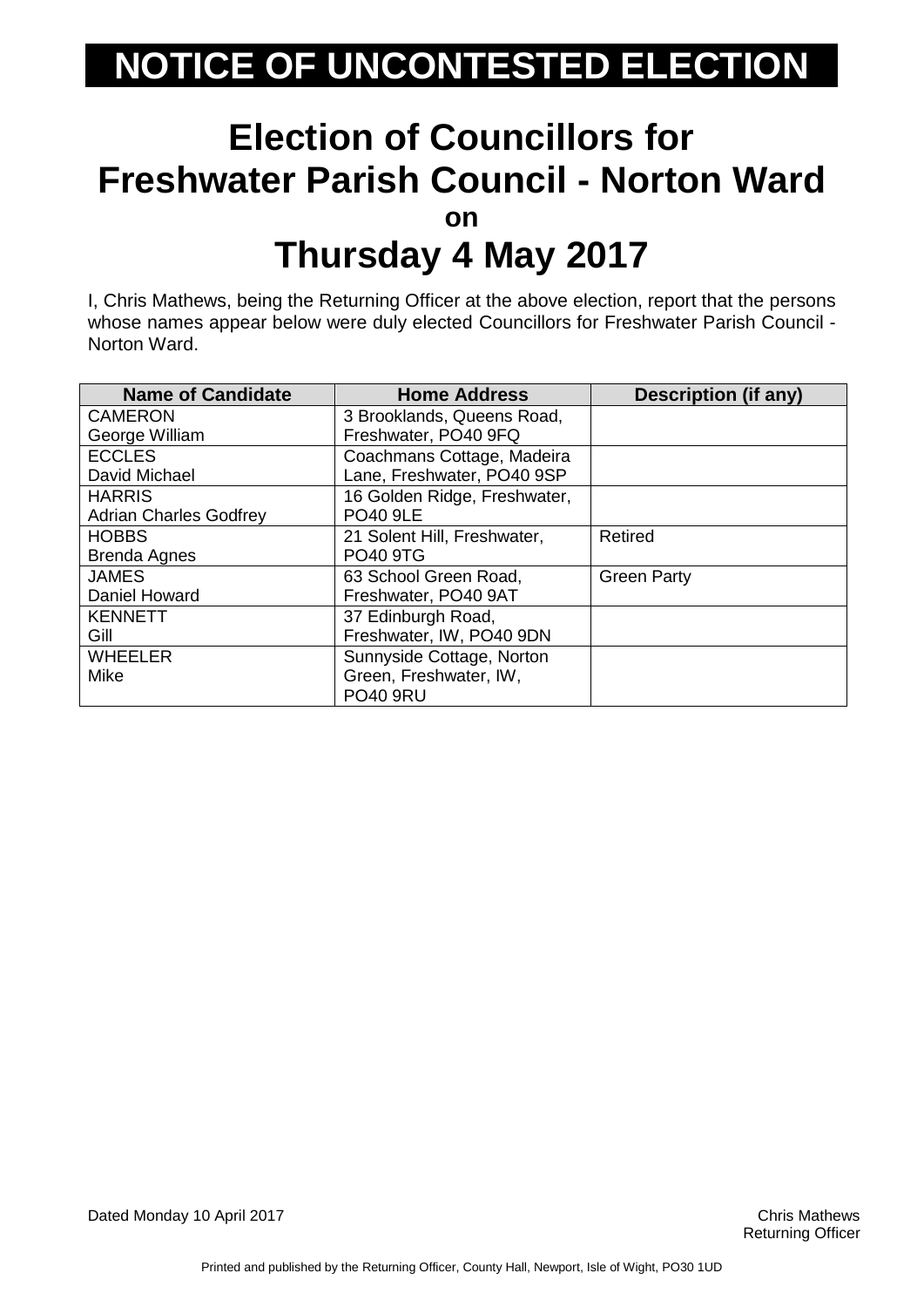### **Election of Parish Councillors for Godshill Parish Council**

**on**

### **Thursday 4 May 2017**

I, Chris Mathews, being the Returning Officer at the above election, report that the persons whose names appear below were duly elected Parish Councillors for Godshill Parish Council.

| <b>Name of Candidate</b> | <b>Home Address</b>            | <b>Description (if any)</b> |
|--------------------------|--------------------------------|-----------------------------|
| <b>BANKS</b>             | Silvermoor, 43 Newport Road,   | Retired                     |
| Val                      | Godshill, PO38 3HU             |                             |
| <b>BUTTON</b>            | 18 Yarborough Close, Godshill, | <b>Retired Female</b>       |
| Pat                      | Ventnor, Isle of Wight,        |                             |
|                          | <b>PO38 3HS</b>                |                             |
| <b>CHILD</b>             | Bridgecourt Manor, Whitwell    |                             |
| Alison Jocelyn           | Rd, Godshill, PO38 3JU         |                             |
| <b>DYER</b>              | The Old Vicarage, High St,     |                             |
| <b>Stuart</b>            | Godshill, IW, PO38 3HH         |                             |
| <b>THROWER</b>           | Four Winds, Lessland Lane,     | <b>Retired Male</b>         |
| John Robert              | Sandford, Ventnor, IOW,        |                             |
|                          | <b>PO38 3AR</b>                |                             |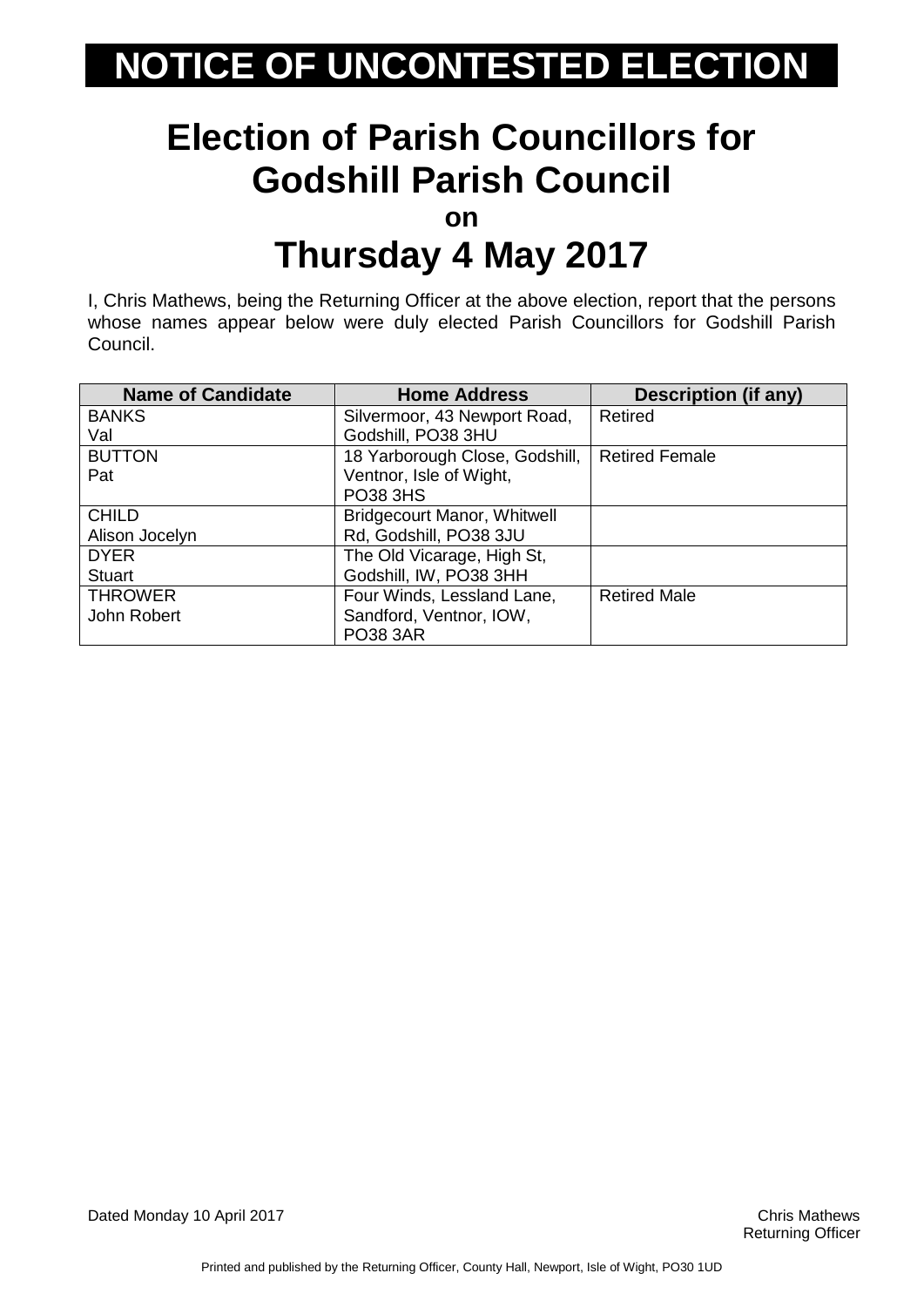# **Election of Parish Councillors for Gurnard Parish Council**

**on**

### **Thursday 4 May 2017**

I, Chris Mathews, being the Returning Officer at the above election, report that the persons whose names appear below were duly elected Parish Councillors for Gurnard Parish Council.

| <b>Name of Candidate</b> | <b>Home Address</b>            | <b>Description (if any)</b> |
|--------------------------|--------------------------------|-----------------------------|
| <b>BUGDEN</b>            | 19 Cockleton Lane, Gurnard,    |                             |
| Marie                    | Isle of Wight                  |                             |
| <b>FULLER</b>            | 74 Wyatts Lane, Cowes, Isle of | Independent                 |
| <b>Paul Andrew</b>       | Wight, PO31 8QA                |                             |
| <b>HARRISON</b>          | 57 Hilton Rd, Gurnard,         |                             |
| Sean William             | <b>PO31 8JB</b>                |                             |
| <b>JACOBS</b>            | 23 Cockleton Lane, Gurnard,    |                             |
| Alan                     | <b>PO31 8JE</b>                |                             |
| <b>MCKEAN</b>            | No 1 Brooklyn Cottages,        |                             |
| Jane Alison              | Worsley Lane, Gurnard,         |                             |
|                          | Cowes, IW, PO31 8JS            |                             |
| <b>NOLAN</b>             | 2 Shore Rd, Gurnard, Cowes,    |                             |
| <b>Terry Francis</b>     | I.O.W, PO31 8LB                |                             |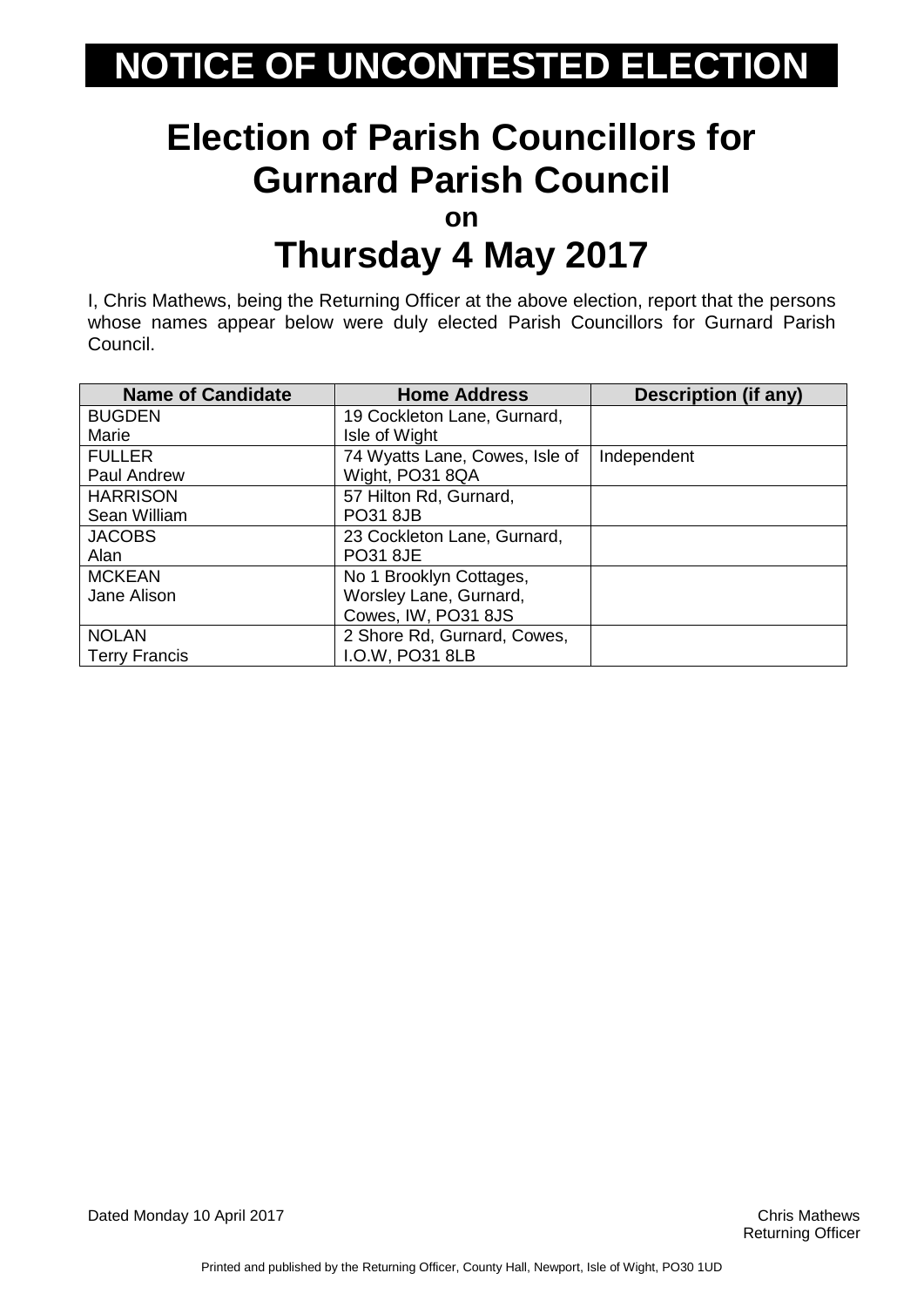#### **Election of Councillors for Havenstreet and Ashey Parish Council on Thursday 4 May 2017**

I, Chris Mathews, being the Returning Officer at the above election, report that the persons whose names appear below were duly elected Councillors for Havenstreet and Ashey Parish Council.

| <b>Name of Candidate</b> | <b>Home Address</b>           | <b>Description (if any)</b> |
|--------------------------|-------------------------------|-----------------------------|
| <b>BELL</b>              | Whitefield House, Ashey Road, | <b>Resident Of Ashey</b>    |
| Liz                      | Ryde, I.W, PO33 4BD           |                             |
| <b>GAUNTLETT</b>         | Rosemary Vineyard,            |                             |
| <b>Conrad Martin</b>     | Smallbrooke Lane, Ryde,       |                             |
|                          | PO33 4BE                      |                             |
| <b>HATTERSLEY</b>        | Windyridge, Main Road,        |                             |
| Veronica Ann             | Havenstreet, Isle of Wight,   |                             |
|                          | <b>PO33 4DR</b>               |                             |
| <b>HULL</b>              | Autumn Leaves, Station Rd,    |                             |
| Karen                    | Ashey, Ryde, Isle Of Wight,   |                             |
|                          | <b>PO33 4BU</b>               |                             |
| <b>LYONS</b>             | Haselmere, Church Rd,         |                             |
| <b>Mick</b>              | Havenstreet, Isle of Wight,   |                             |
|                          | PO33 4DG                      |                             |
| <b>LYONS</b>             | Haselmere, Church Rd,         |                             |
| Sue                      | Havenstreet, Isle of Wight,   |                             |
|                          | <b>PO33 4DG</b>               |                             |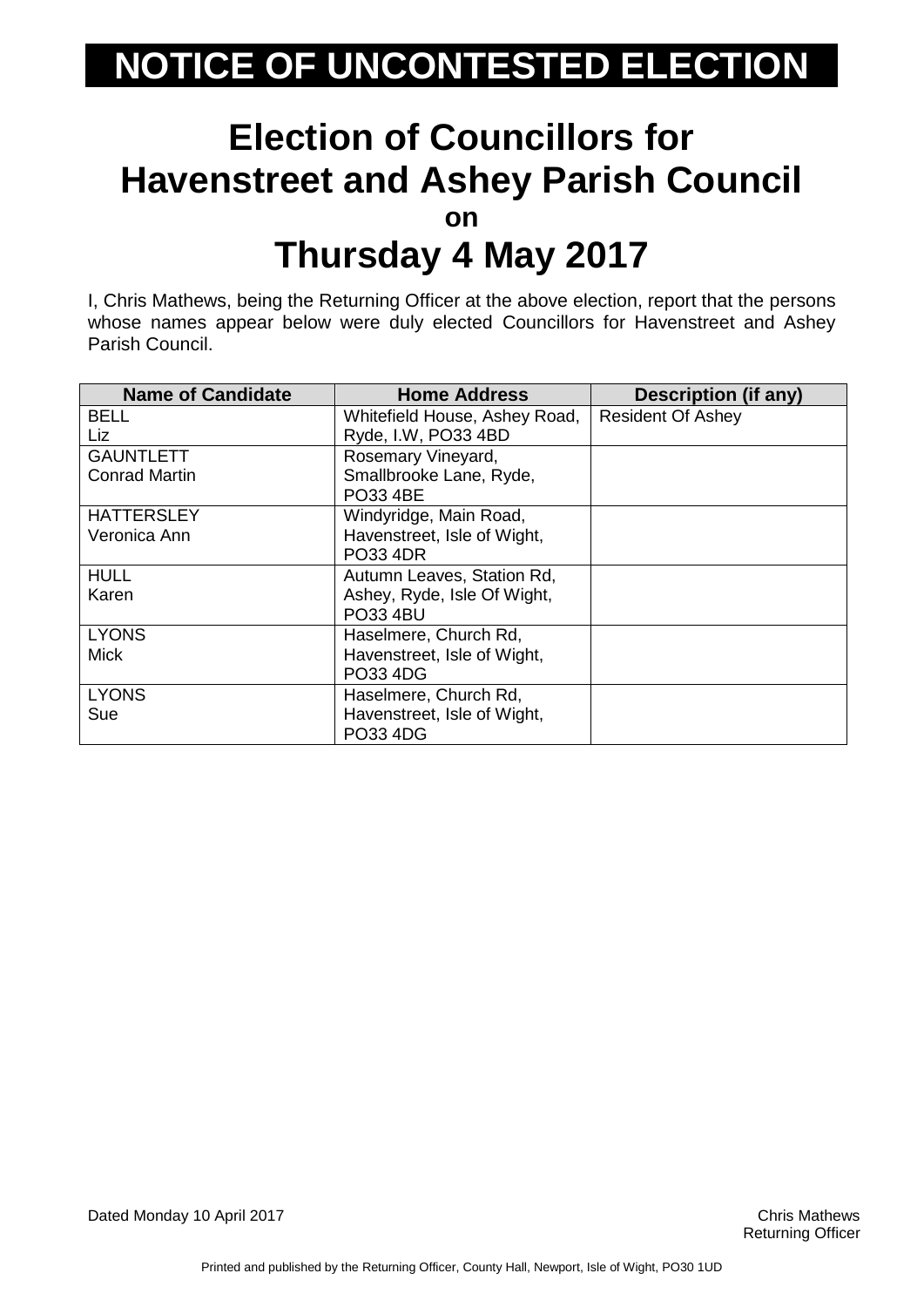#### **Election of Councillors for Lake Parish Council - Lake North Ward on Thursday 4 May 2017**

I, Chris Mathews, being the Returning Officer at the above election, report that the persons whose names appear below were duly elected Councillors for Lake Parish Council - Lake North Ward.

| <b>Name of Candidate</b> | <b>Home Address</b>         | <b>Description (if any)</b> |
|--------------------------|-----------------------------|-----------------------------|
| <b>BLEZZARD</b>          | 105 Perowne Way, Sandown,   | Liberal Democrat            |
| Bob.                     | Isle of Wight, PO36 9DT     |                             |
| <b>GOODALL</b>           | 51 The Fairway, Lake,       | Help People In Lake         |
| Naomi Winifred           | Sandown, Isle of Wight,     |                             |
|                          | PO36 9EG                    |                             |
| <b>HARDY</b>             | 80 Fairfield Gardens, Lake, |                             |
| Susan                    | PO36 9EZ                    |                             |
| <b>HORTON</b>            | Osterley Lodge, 62 Sandown  |                             |
| Susan Elizabeth Mary     | Road, Lake, Isle of Wight,  |                             |
|                          | PO36 9JX                    |                             |
| <b>PRICE</b>             | 102 Newport Road, Lake,     |                             |
| Hilton                   | Sandown, Isle of Wight,     |                             |
|                          | <b>PO36 9LR</b>             |                             |
| <b>STEPHENS</b>          | No 37 Shanklin Towers,      |                             |
| Derek Arthur             | Prospect Road, Shanklin,    |                             |
|                          | <b>PO37 6AD</b>             |                             |
| WHITE                    | Hideaway, Talbot Rd, Lake,  |                             |
| Gerry                    | <b>PO36 8NP</b>             |                             |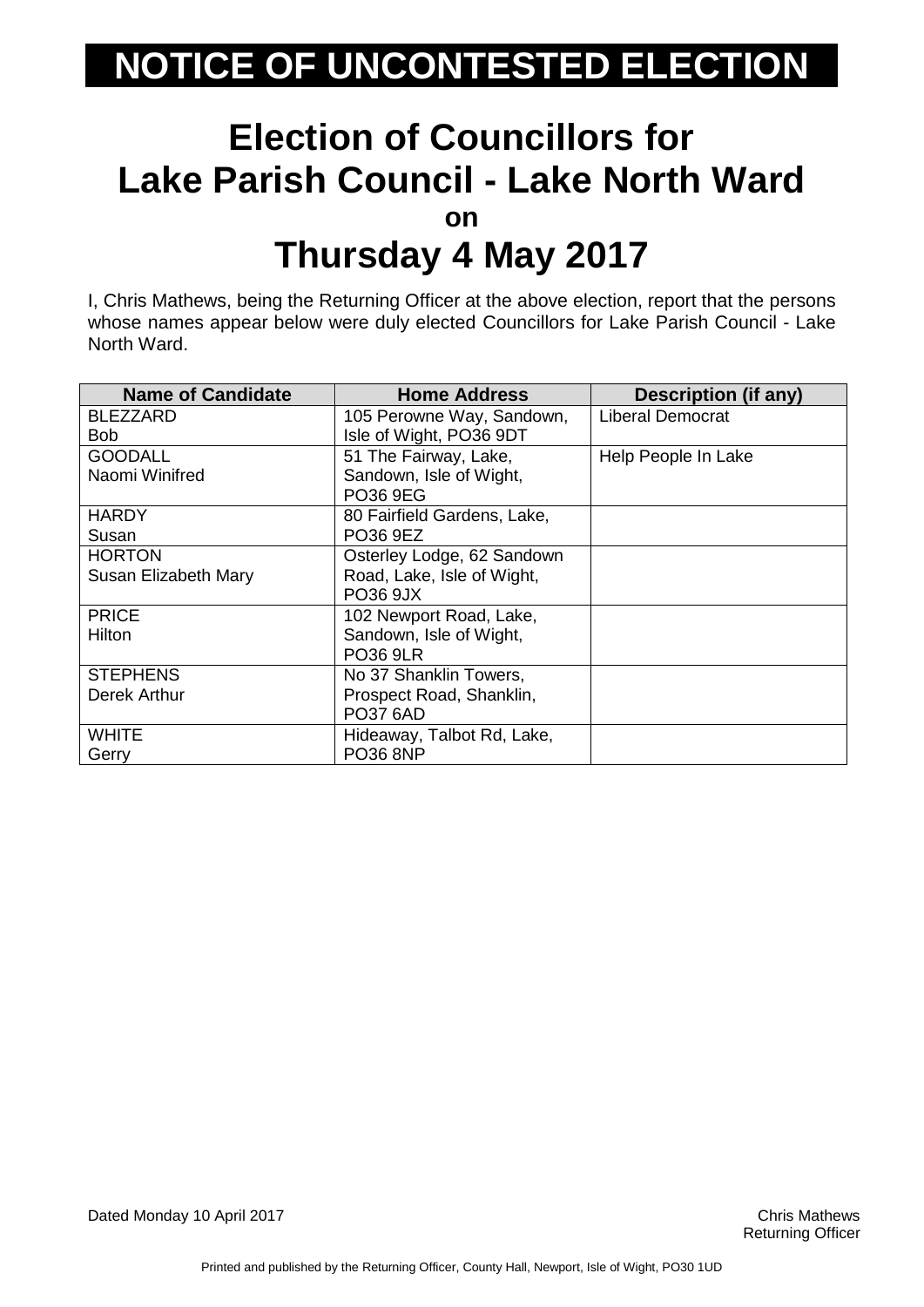#### **Election of Councillors for Lake Parish Council - Lake South Ward on Thursday 4 May 2017**

I, Chris Mathews, being the Returning Officer at the above election, report that the persons whose names appear below were duly elected Councillors for Lake Parish Council - Lake South Ward.

| <b>Name of Candidate</b>            | <b>Home Address</b>         | <b>Description (if any)</b> |
|-------------------------------------|-----------------------------|-----------------------------|
| <b>THEOBALD</b>                     | Reilly's End, Denness Path, |                             |
| Vera Ann                            | Lake, Sandown, PO36 8PH     |                             |
| <b>WHITTAKER</b>                    | 179 Sandown Road, Shanklin, | <b>Working For Lake</b>     |
| <b>Adrian Charles Robert Victor</b> | <b>PO37 6HP</b>             |                             |
| <b>YOUNG</b>                        | 9 Denness Rd, Lake,         |                             |
| <b>Bette</b>                        | Sandown, Isle of Wight,     |                             |
|                                     | <b>PO36 8PB</b>             |                             |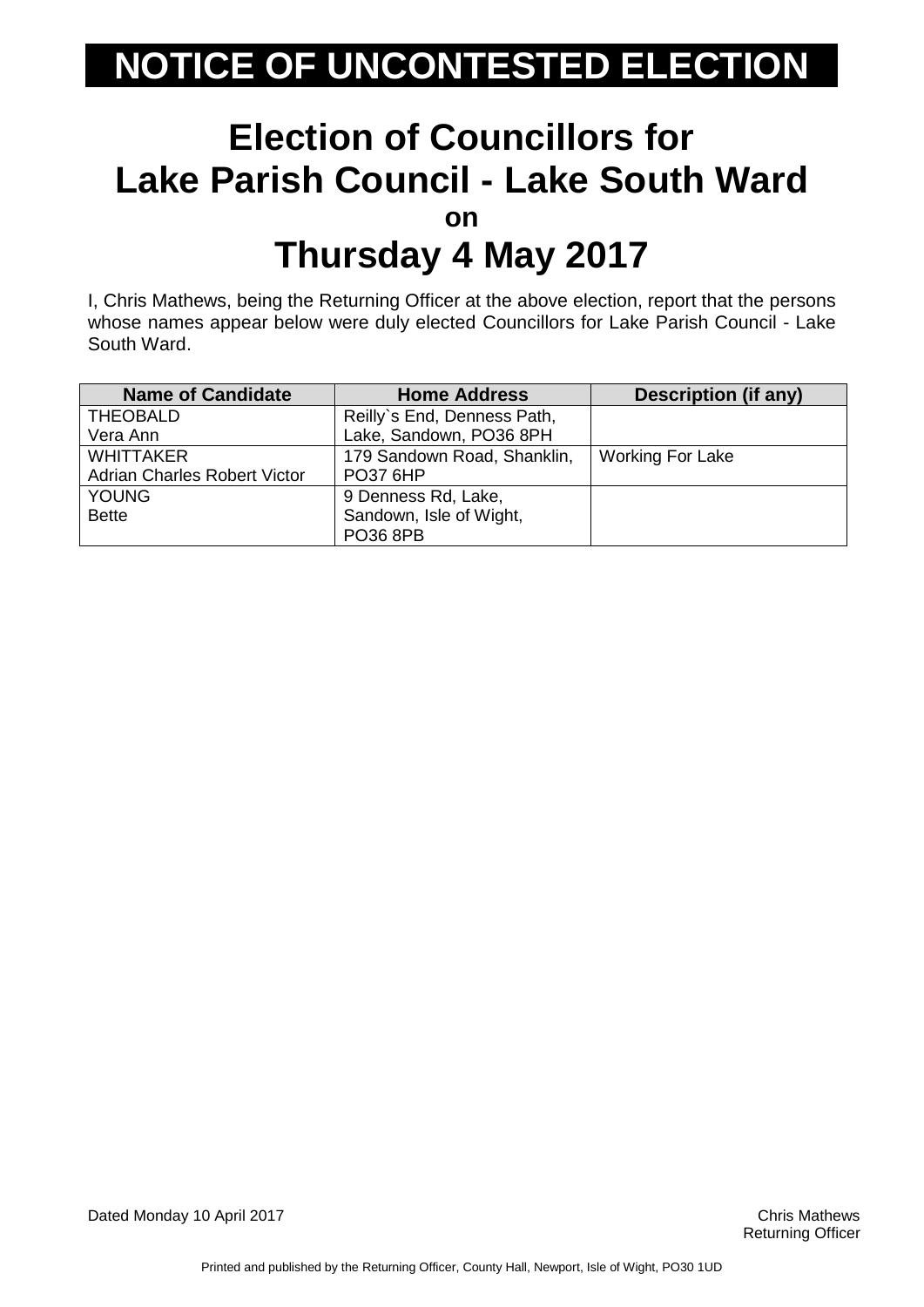# **Election of Parish Councillors for Newchurch Parish Council**

**on**

### **Thursday 4 May 2017**

I, Chris Mathews, being the Returning Officer at the above election, report that the persons whose names appear below were duly elected Parish Councillors for Newchurch Parish Council.

| <b>Name of Candidate</b> | <b>Home Address</b>          | <b>Description (if any)</b>   |
|--------------------------|------------------------------|-------------------------------|
| <b>BEVAN</b>             | The Evergreens, Winford      |                               |
| Roy Anthony              | Road, Newchurch, Sandown,    |                               |
|                          | PO36 0LZ                     |                               |
| <b>DAVISON</b>           | School House, School Lane,   |                               |
| June Elizabeth           | Newchurch, PO36 0NL          |                               |
| <b>EARLEY</b>            | White Dymes, Winford Rd,     | <b>Retired Communications</b> |
| John William             | Newchurch, PO36 0NE          | Manager                       |
| <b>HARRIS</b>            | Hill Farm Cottage, Hill Top, | <b>Painter And Decorator</b>  |
| Rodney Leonard           | Newchurch, PO36 0NU          |                               |
| <b>MACLENNAN</b>         | Station House, Main Road,    |                               |
| lain Ross                | Alverstone, Sandown,         |                               |
|                          | PO36 0EZ                     |                               |
| <b>ROUSE</b>             | Meadow Cottage, Winford      |                               |
| Gillian                  | Road, Newchurch, PO36 0NE    |                               |
| <b>VINCENT</b>           | Brooklands, Winford Road,    |                               |
| Pauline Anne             | Newchurch, PO36 0NE          |                               |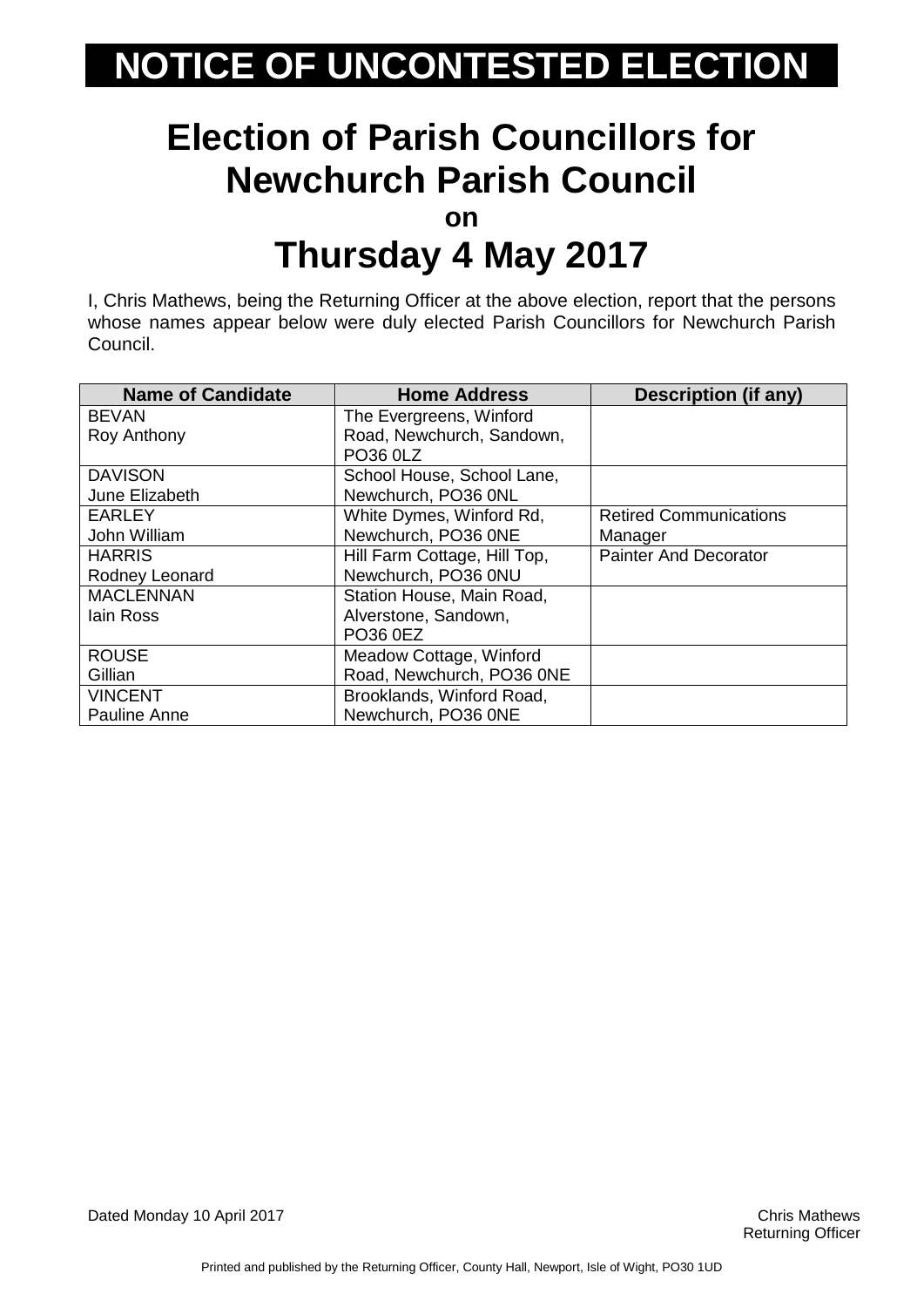#### **Election of Councillors for Newport Parish Council - Newport North Ward on**

# **Thursday 4 May 2017**

I, Chris Mathews, being the Returning Officer at the above election, report that the persons whose names appear below were duly elected Councillors for Newport Parish Council - Newport North Ward.

| <b>Name of Candidate</b> | <b>Home Address</b>           | Description (if any) |
|--------------------------|-------------------------------|----------------------|
| <b>CRAVEN</b>            | 30 Fairlee Road, Newport, IW, |                      |
| Mary Megan               | PO30 2EJ                      |                      |
| <b>PRICE</b>             | 6 Whitesmith Road, Newport,   |                      |
| Matt                     | Isle of Wight, PO30 5HY       |                      |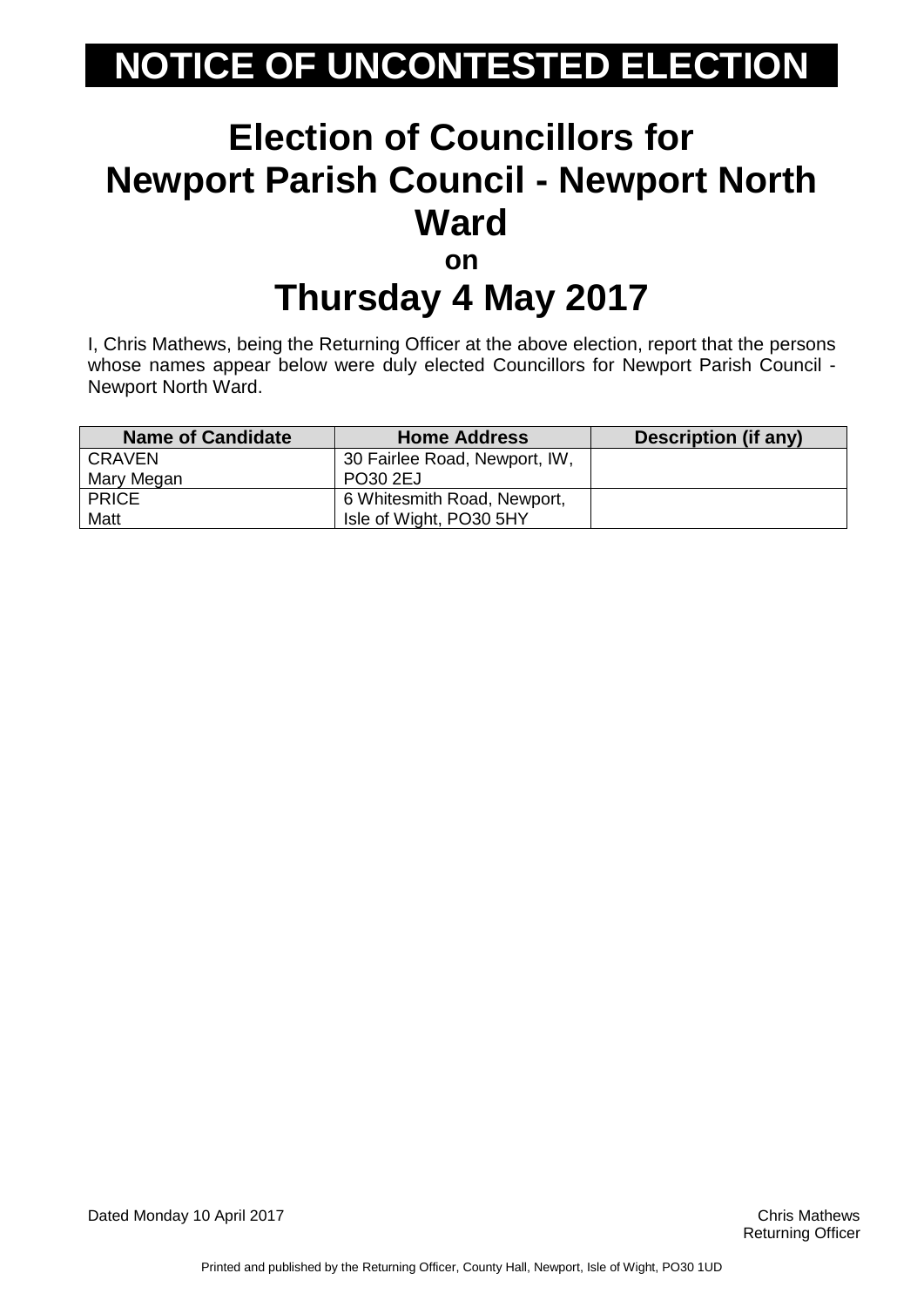#### **Election of Councillors for Newport Parish Council - Newport South Ward on**

# **Thursday 4 May 2017**

I, Chris Mathews, being the Returning Officer at the above election, report that the persons whose names appear below were duly elected Councillors for Newport Parish Council - Newport South Ward.

| Name of Candidate  | <b>Home Address</b>          | Description (if any) |
|--------------------|------------------------------|----------------------|
| SMART              | Top Flat, 133 Whitepit Lane, |                      |
| <b>Shirley Amy</b> | Newport, IW, PO30 1NH        |                      |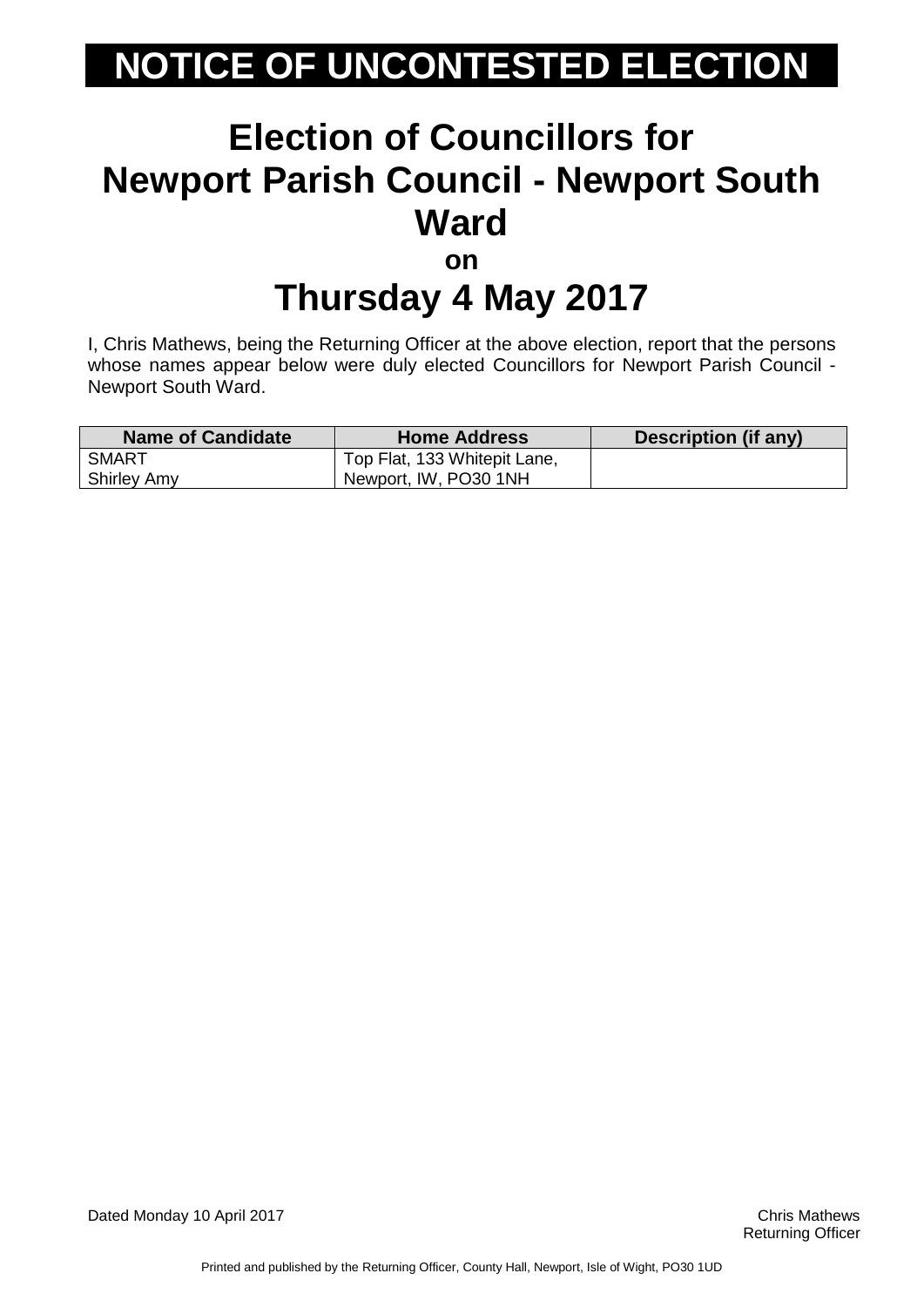#### **Election of Councillors for Newport Parish Council - Newport West Ward on**

# **Thursday 4 May 2017**

I, Chris Mathews, being the Returning Officer at the above election, report that the persons whose names appear below were duly elected Councillors for Newport Parish Council - Newport West Ward.

| <b>Name of Candidate</b> | <b>Home Address</b>          | Description (if any) |
|--------------------------|------------------------------|----------------------|
| <b>COBURN</b>            | 6 Kinchington Road, Newport, |                      |
| Fonv                     | I.W. PO30 5ST                |                      |
| <b>WHITEMAN</b>          | 54 Shide Road, Newport, IOW, |                      |
| Peter John               | PO30 1HS                     |                      |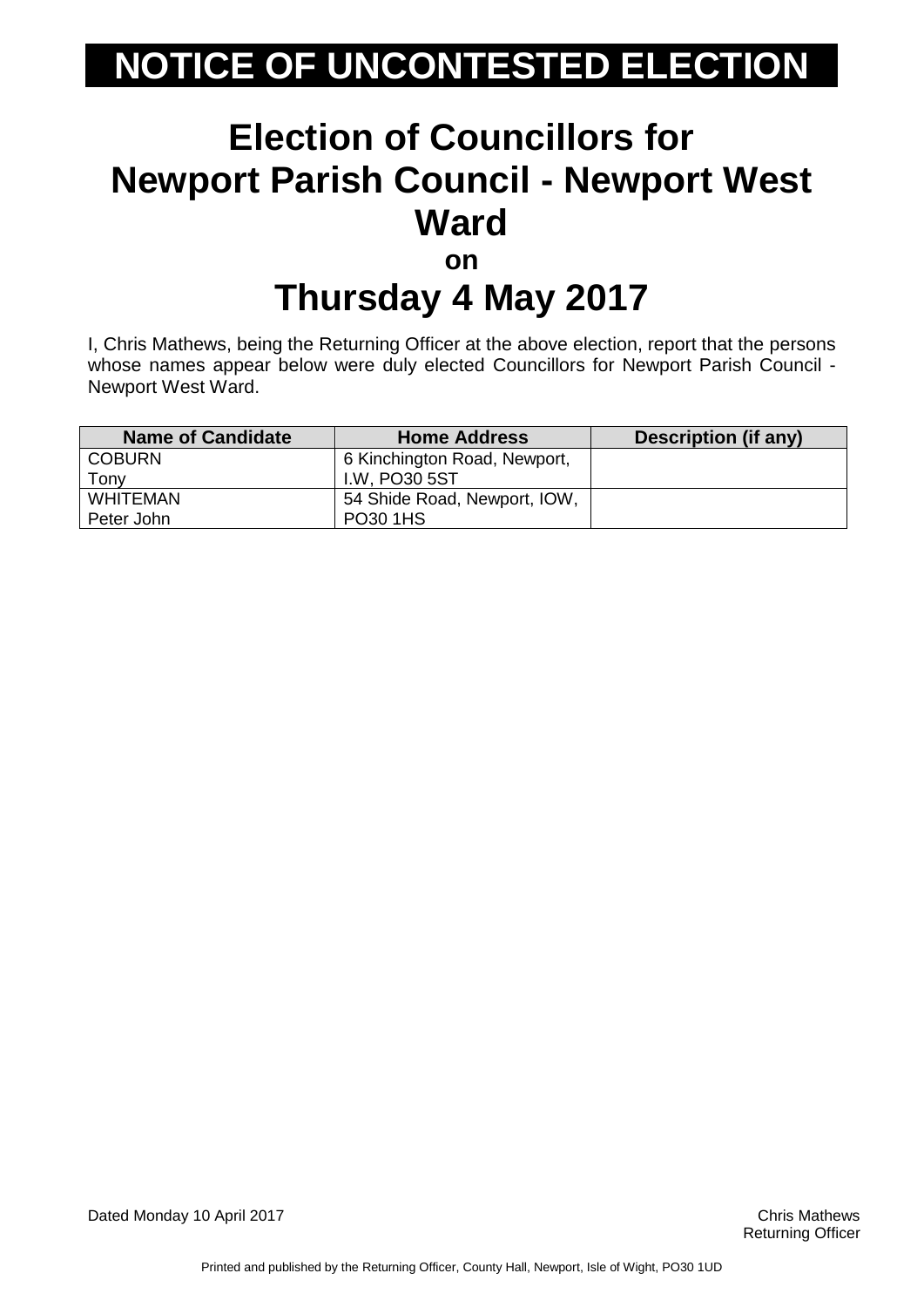#### **Election of Councillors for Newport Parish Council - Parkhurst Ward on Thursday 4 May 2017**

I, Chris Mathews, being the Returning Officer at the above election, report that the persons whose names appear below were duly elected Councillors for Newport Parish Council - Parkhurst Ward.

| <b>Name of Candidate</b>      | <b>Home Address</b>       | <b>Description (if any)</b> |
|-------------------------------|---------------------------|-----------------------------|
| GARRATT                       | 78 Worsley Road, Newport, |                             |
| <b>Andrew Charles William</b> | Isle of Wight, PO30 5JD   |                             |
| <b>HOLLIS</b>                 | 22 Castle Road, Cowes,    |                             |
| <b>Richard Edmunds</b>        | PO31 7QZ                  |                             |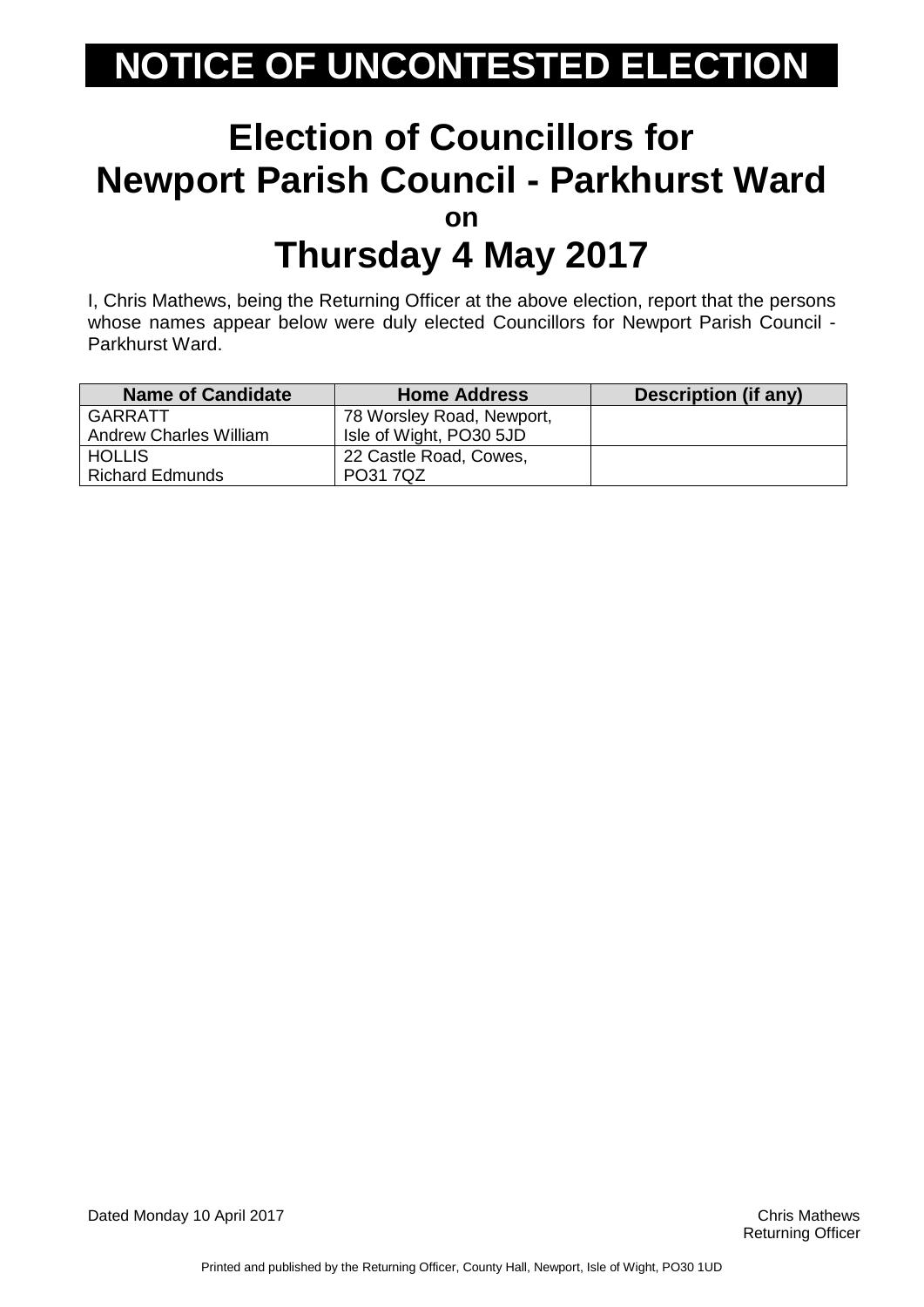# **Election of Councillors for Niton and Whitwell Parish Council - Niton Ward**

**on**

### **Thursday 4 May 2017**

I, Chris Mathews, being the Returning Officer at the above election, report that the persons whose names appear below were duly elected Councillors for Niton and Whitwell Parish Council - Niton Ward.

| <b>Name of Candidate</b> | <b>Home Address</b>             | <b>Description (if any)</b> |
|--------------------------|---------------------------------|-----------------------------|
| <b>BG</b>                | Sundial Cottage, Rectory Lane,  |                             |
| Jon                      | Niton, PO38 2AX                 |                             |
| <b>INNES</b>             | Maycroft, Barrack Shute, Niton  |                             |
| Margaret Ann             |                                 |                             |
| <b>LOGAN</b>             | Orchard Edge, Undercliff Drive, |                             |
| Alison Rebecca           | St Lawrence, Ventnor, I.O.W,    |                             |
|                          | <b>PO38 1YA</b>                 |                             |
| <b>STOTESBURY</b>        | Rosebank, High St, Niton, Isle  |                             |
| John Andrew              | of Wight                        |                             |
| <b>YOUNG</b>             | Iris Cottage, Puckwell Lane,    |                             |
| <b>Jonathan Charles</b>  | Niton, Ventnor, Isle of Wight,  |                             |
|                          | <b>PO38 2AY</b>                 |                             |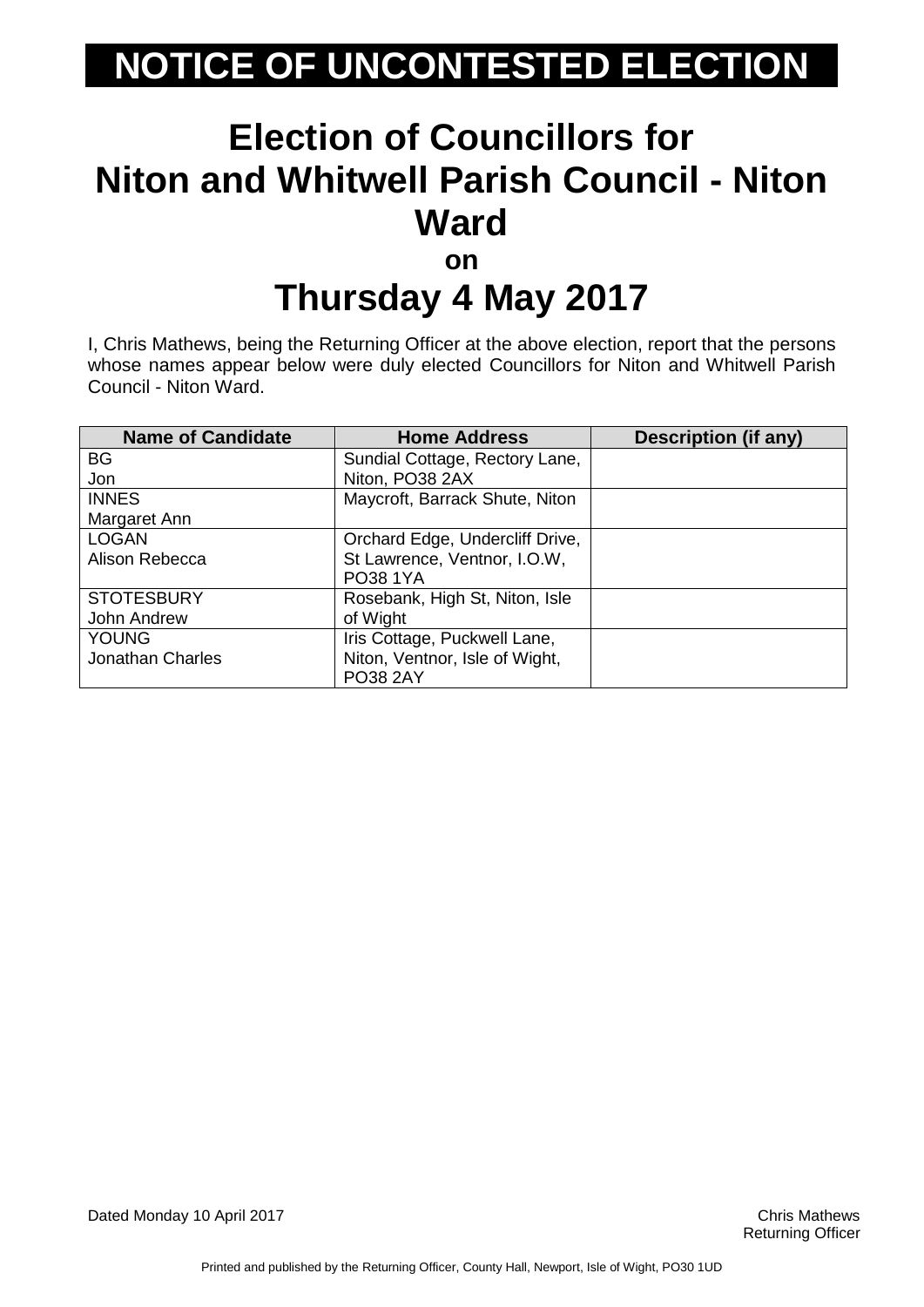#### **Election of Councillors for Niton and Whitwell Parish Council - Whitwell Ward on Thursday 4 May 2017**

I, Chris Mathews, being the Returning Officer at the above election, report that the persons whose names appear below were duly elected Councillors for Niton and Whitwell Parish Council - Whitwell Ward.

| Name of Candidate               | <b>Home Address</b>                                        | Description (if any) |
|---------------------------------|------------------------------------------------------------|----------------------|
| FRADGLEY<br><b>Keith Gerald</b> | Ashknowle House, Ashknowle<br>Lane, Whitwell, Ventnor, IW, |                      |
|                                 | <b>PO38 2PP</b>                                            |                      |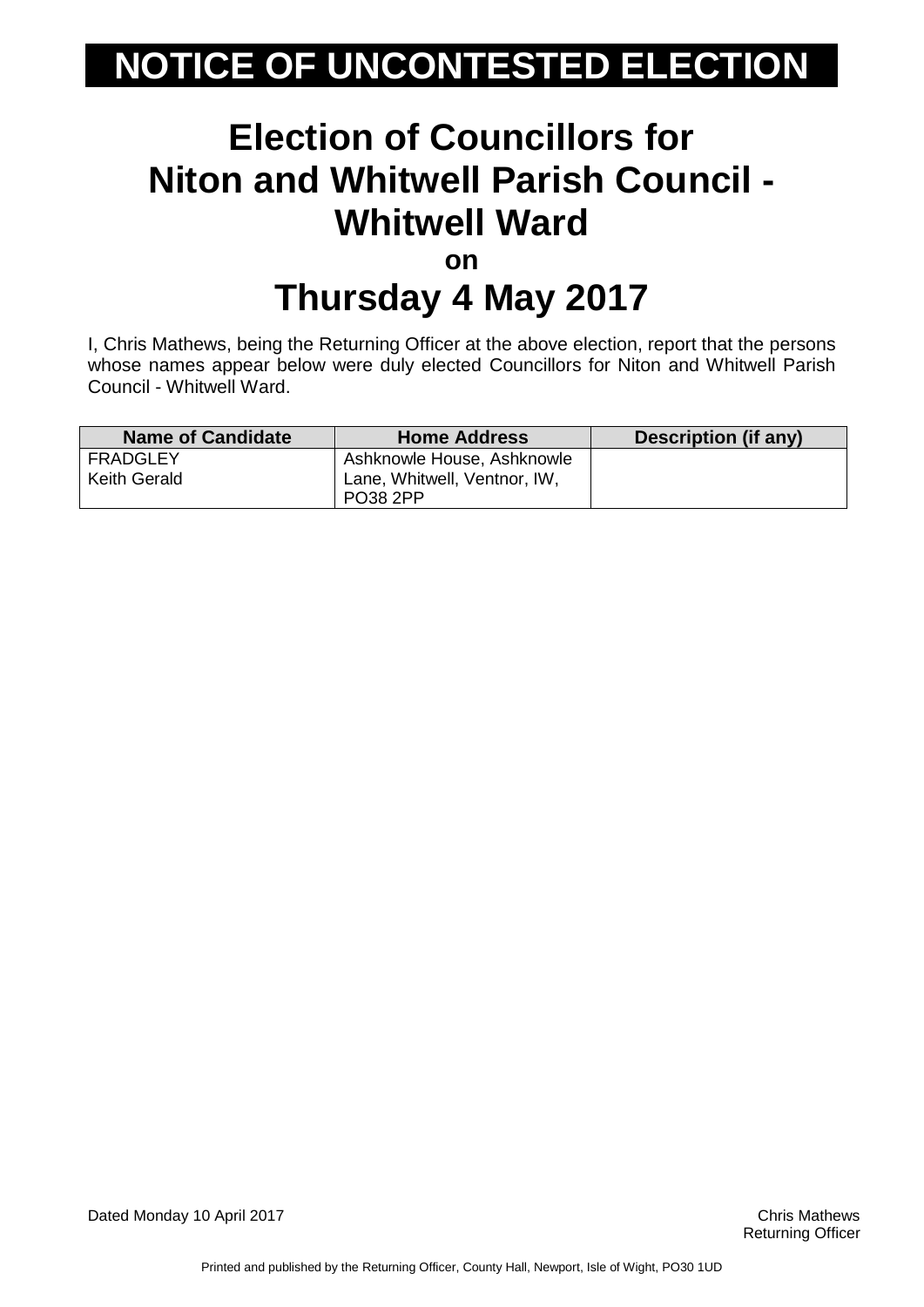#### **Election of Councillors for Northwood Parish Council on Thursday 4 May 2017**

I, Chris Mathews, being the Returning Officer at the above election, report that the persons whose names appear below were duly elected Councillors for Northwood Parish Council.

| <b>Name of Candidate</b> | <b>Home Address</b>        | <b>Description (if any)</b> |
|--------------------------|----------------------------|-----------------------------|
| <b>FULLER</b>            | 74 Wyatts Lane, Northwood, | Independent                 |
| Paul Andrew              | Cowes, Isle of Wight,      |                             |
|                          | <b>PO31 8QA</b>            |                             |
| <b>JAGGAR</b>            | 4 The Ridge, Northwood,    |                             |
| David William            | Cowes, Isle of Wight,      |                             |
|                          | <b>PO31 8QN</b>            |                             |
| <b>NICHOLSON</b>         | Sunnyside, Pallance Lane,  |                             |
| John Ulysses Anthony     | Northwood, IW, PO31 8LT    |                             |
| <b>PULLEN</b>            | 86 Wyatts Lane, Northwood, |                             |
| John Douglas             | <b>PO31 8PY</b>            |                             |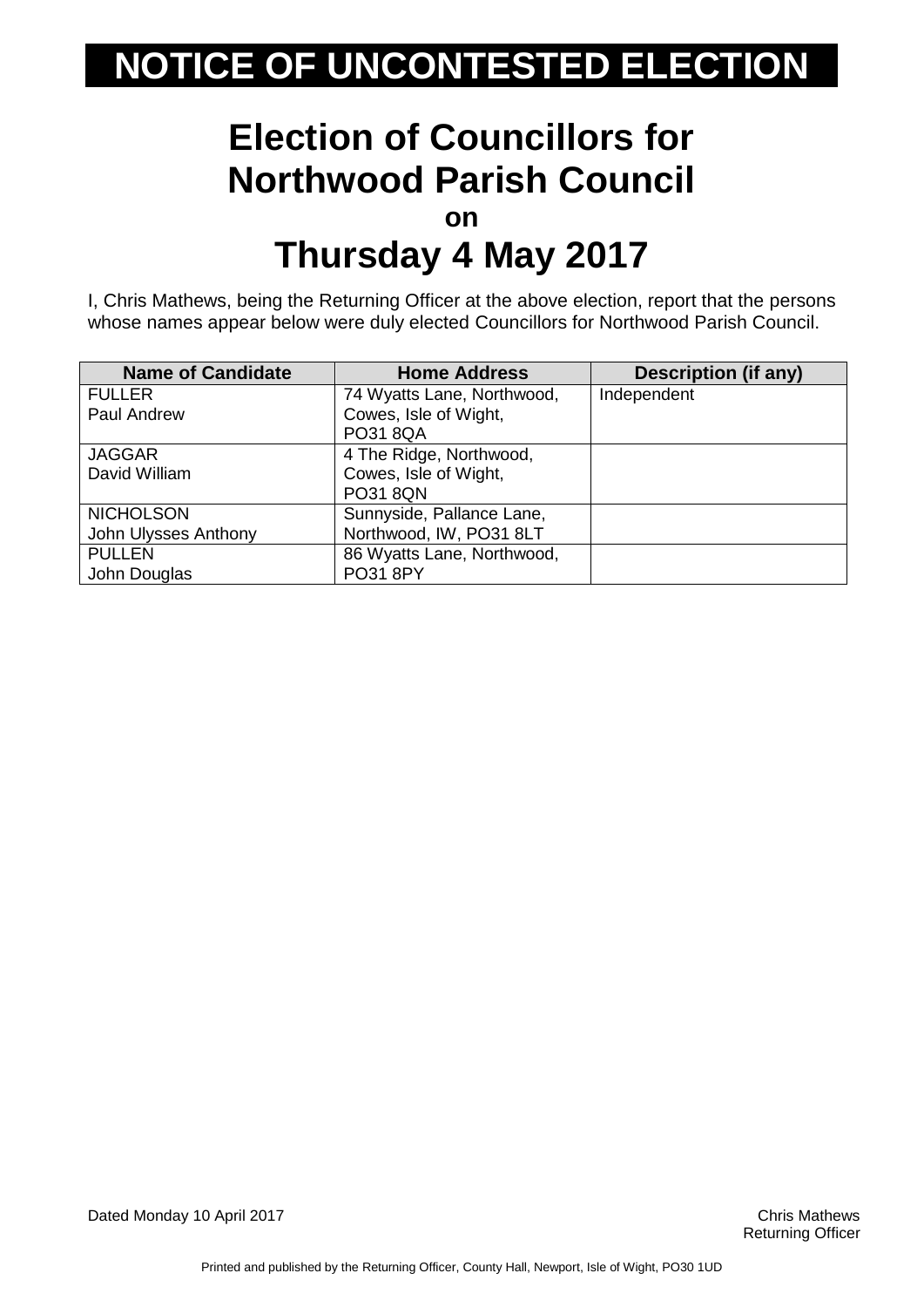# **Election of Parish Councillors for Rookley Parish Council**

**on**

### **Thursday 4 May 2017**

I, Chris Mathews, being the Returning Officer at the above election, report that the persons whose names appear below were duly elected Parish Councillors for Rookley Parish Council.

| <b>Name of Candidate</b> | <b>Home Address</b>        | <b>Description (if any)</b> |
|--------------------------|----------------------------|-----------------------------|
| <b>RIGAUD BARRETT</b>    | Leverets Walk, Niton Rd,   | Retired                     |
| lan James                | Rookley, PO38 3NR          |                             |
| VAIL                     | Beech Lodge, Main Road,    |                             |
| <b>Stephen Trevor</b>    | Rookley, PO38 3NQ          |                             |
| <b>WILLIS</b>            | Van Diemans, Niton Road,   |                             |
| Colin John               | Rookley, Ventnor, PO38 3NU |                             |
| <b>WILLS</b>             | Highwood House, Highwood   |                             |
| Elizabeth Ann            | Lane, Rookley, IOW,        |                             |
|                          | <b>PO38 3NN</b>            |                             |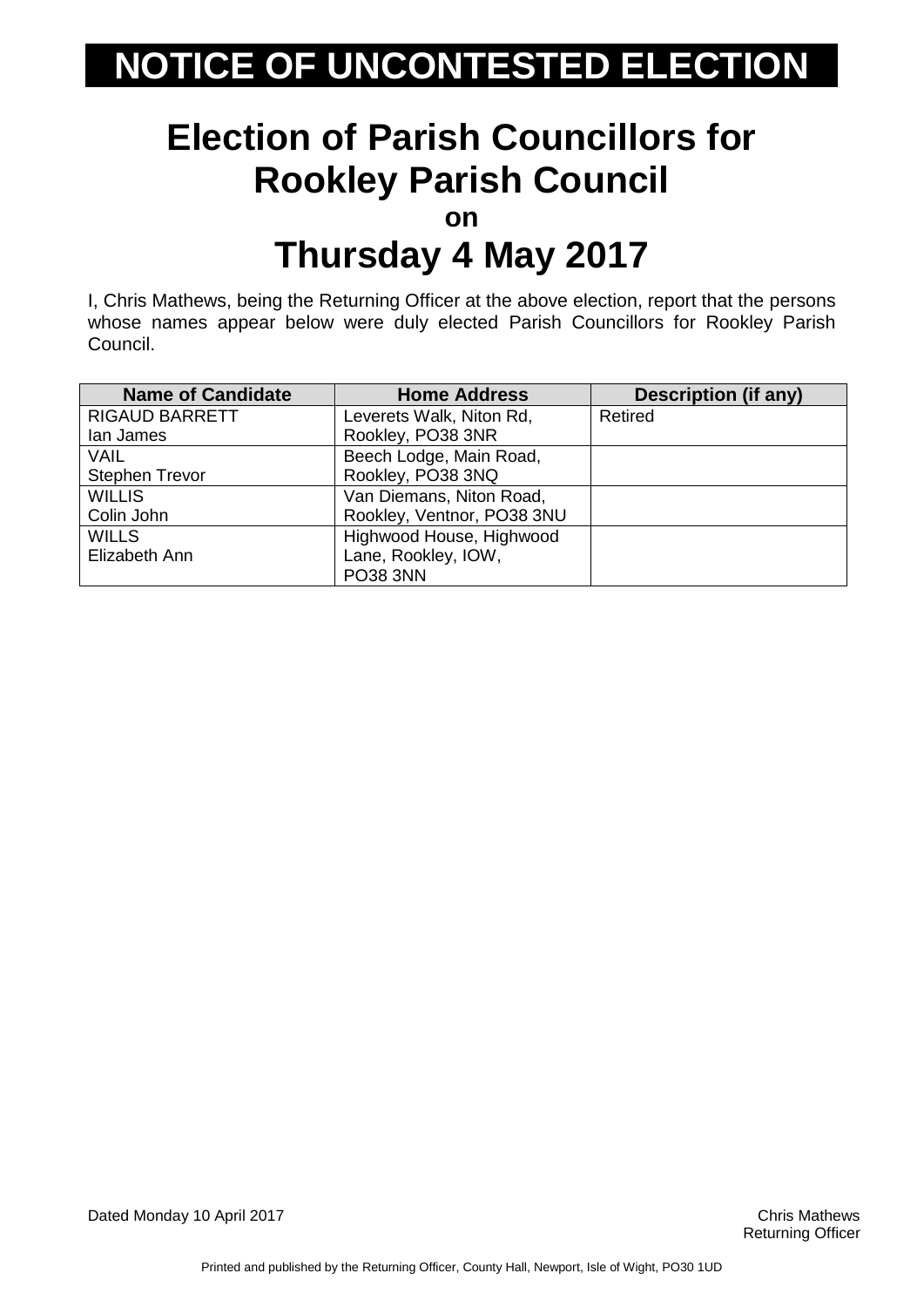#### **Election of Councillors for Ryde Town Council - Binstead Ward on Thursday 4 May 2017**

I, Chris Mathews, being the Returning Officer at the above election, report that the persons whose names appear below were duly elected Councillors for Ryde Town Council - Binstead Ward.

| <b>Name of Candidate</b> | <b>Home Address</b>            | Description (if any) |
|--------------------------|--------------------------------|----------------------|
| <b>WAKELEY</b>           | 3 Spencer Close, Ryde,         | Non-Aligned          |
| Tim                      | <b>PO33 3AW</b>                |                      |
| <b>WARLOW</b>            | 21 Chapel Road, Binstead, Isle | Independent          |
| Ivor George              | of Wight, PO33 3RT             |                      |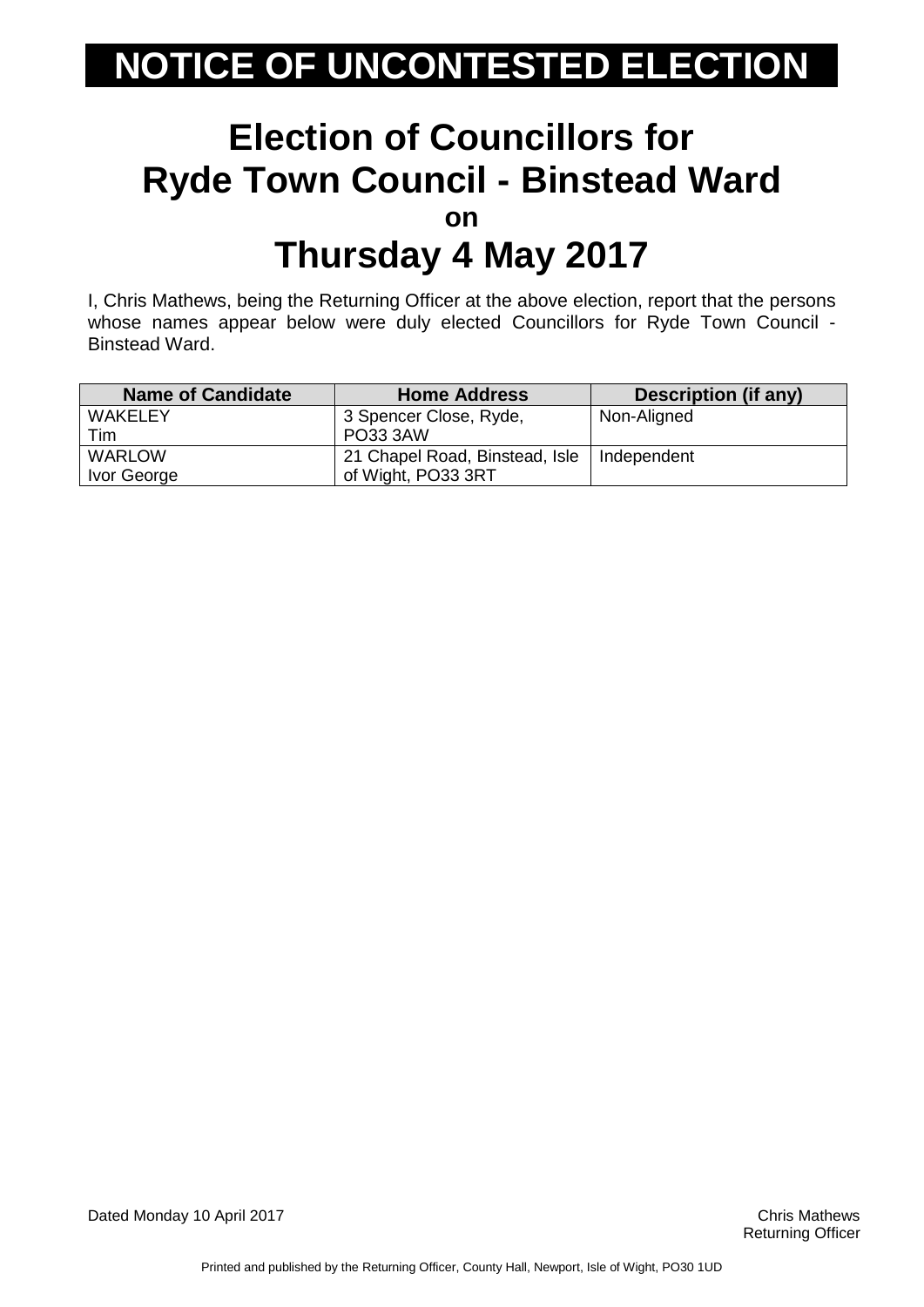#### **Election of Councillors for Ryde Town Council - Haylands Ward on Thursday 4 May 2017**

I, Chris Mathews, being the Returning Officer at the above election, report that the persons whose names appear below were duly elected Councillors for Ryde Town Council - Haylands Ward.

| <b>Name of Candidate</b> | <b>Home Address</b>        | Description (if any) |
|--------------------------|----------------------------|----------------------|
| <b>ROSS</b>              | 283 Upton Road, Ryde, I.W. |                      |
| Malcolm                  | PO33 3HP                   |                      |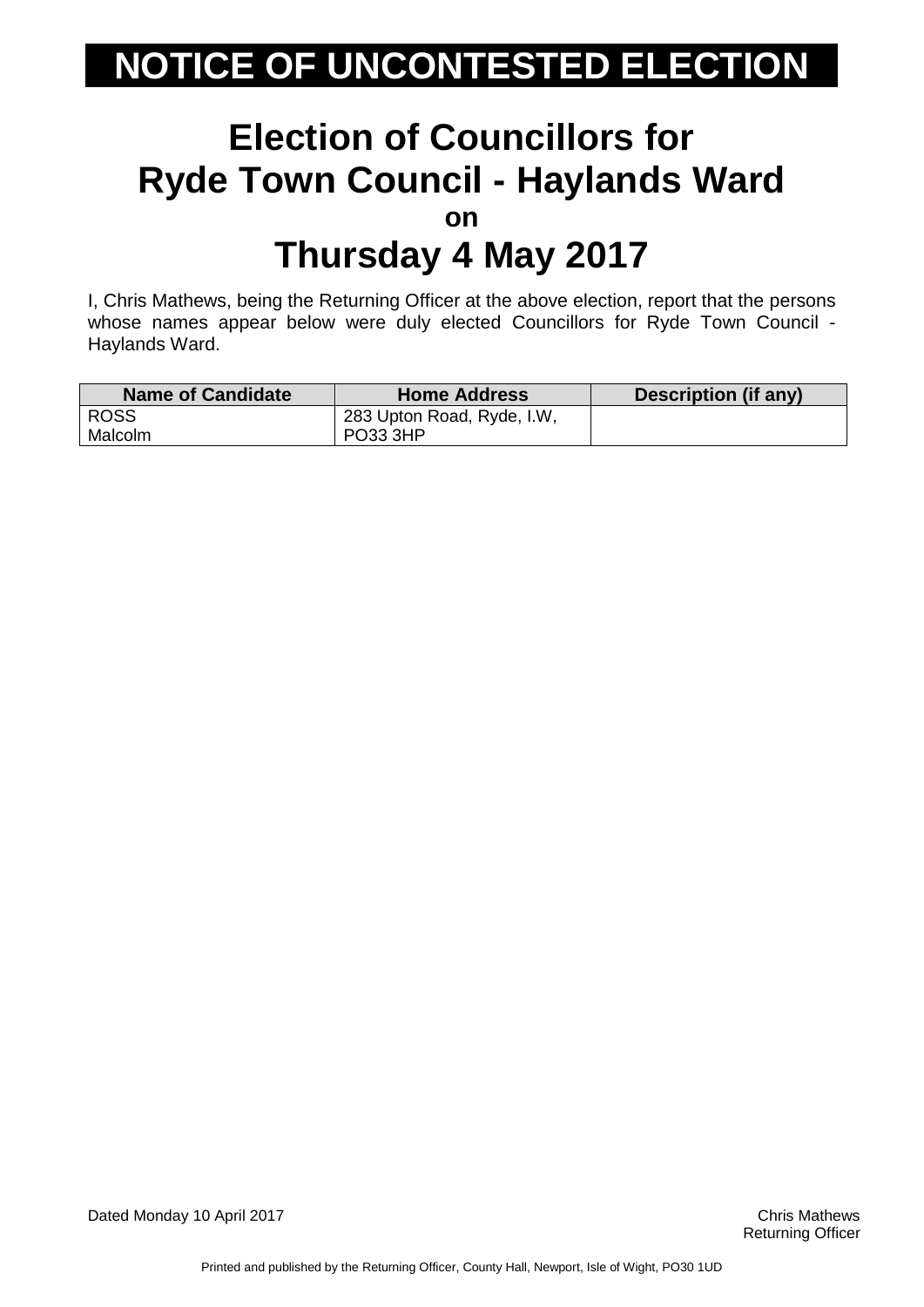### **Election of Councillors for Ryde Town Council - Ryde North West Ward on**

# **Thursday 4 May 2017**

I, Chris Mathews, being the Returning Officer at the above election, report that the persons whose names appear below were duly elected Councillors for Ryde Town Council - Ryde North West Ward.

| <b>Name of Candidate</b>  | <b>Home Address</b>                 | <b>Description (if any)</b>       |
|---------------------------|-------------------------------------|-----------------------------------|
| <b>AXFORD</b>             | 3 Wood Street, Ryde,                | <b>Retired Accountant, Former</b> |
| Adrian William            | <b>PO33 2DH</b>                     | Deputy Mayor                      |
| <b>CRITCHLEY</b>          | 12 Queens Road, Ryde,               |                                   |
| <b>Julian Mark Donald</b> | PO33 3BG                            |                                   |
| <b>JORDAN</b>             | <b>Carpenters House, Carpenters</b> |                                   |
| Phil                      | Road, St. Helens, I.O.W.,           |                                   |
|                           | PO33 1YG                            |                                   |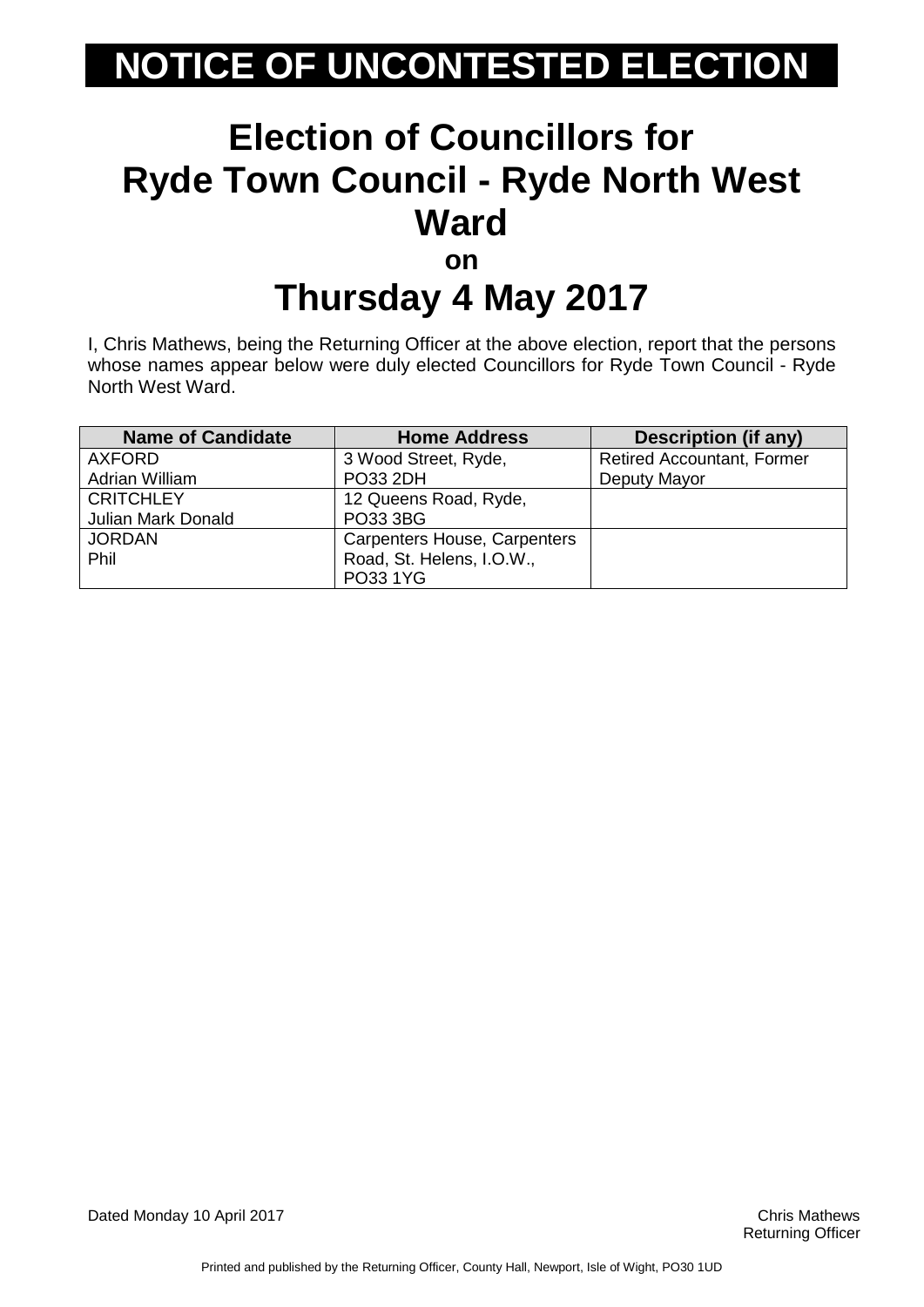# **Election of Parish Councillors for Shalfleet Parish Council**

**on**

### **Thursday 4 May 2017**

I, Chris Mathews, being the Returning Officer at the above election, report that the persons whose names appear below were duly elected Parish Councillors for Shalfleet Parish Council.

| <b>Name of Candidate</b> | <b>Home Address</b>         | <b>Description (if any)</b> |
|--------------------------|-----------------------------|-----------------------------|
| <b>HEWSTON</b>           | 3 Sunnyside, Main Road,     | <b>Retired Lecturer</b>     |
| Helena Lucja             | Newbridge, I.O.W, PO41 0TU  |                             |
| <b>JACOBS</b>            | Herons, Holmfield Avenue,   |                             |
| Jane Larwell             | Thorley, Yarmouth, PO41 0ST |                             |
| <b>STABLES</b>           | Shironel, Main Road,        | <b>NHS Employee</b>         |
| <b>Shirley Denise</b>    | Newbridge, Isle of Wight,   |                             |
|                          | <b>PO41 0UL</b>             |                             |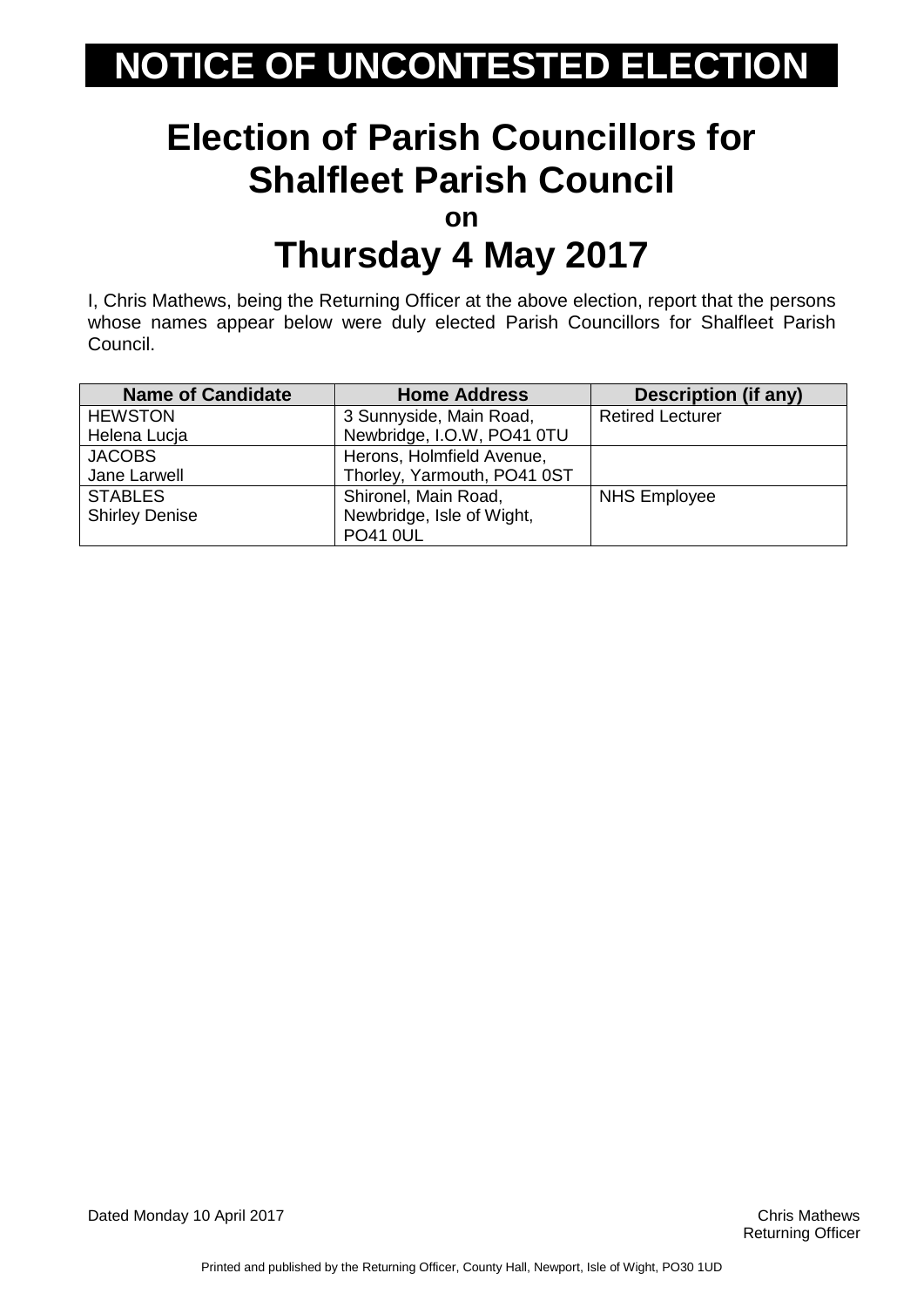#### **Election of Councillors for Shanklin Town Council - Shanklin Central Ward on**

# **Thursday 4 May 2017**

I, Chris Mathews, being the Returning Officer at the above election, report that the persons whose names appear below were duly elected Councillors for Shanklin Town Council - Shanklin Central Ward.

| <b>Name of Candidate</b>    | <b>Home Address</b>             | <b>Description (if any)</b>    |
|-----------------------------|---------------------------------|--------------------------------|
| <b>BESTON</b>               | Snowdon House, 19 Queens        |                                |
| <b>Michael Thomas Frank</b> | Rd, Shanklin, PO37 6AW          |                                |
| <b>GILBEY</b>               | 27 Silver Trees, Shanklin, IOW, |                                |
| Jon                         | <b>PO37 7ND</b>                 |                                |
| <b>GODDEN</b>               | 2 Orchardleigh Road, Shanklin,  |                                |
| Alan Thomas                 | Isle of Wight, PO37 7NP         |                                |
| <b>GODDEN</b>               | 2 Orchardleigh Rd, Shanklin,    |                                |
| Sue Lesley                  | Isle of Wight, PO37 7NP         |                                |
| <b>KNIGHT</b>               | 7 Beech Tree Drive, Shanklin,   |                                |
| <b>Esther Carole</b>        | Isle of Wight, PO37 7DS         |                                |
| <b>SHEATH</b>               | 18 Landguard Road, Shanklin,    | <b>Current Town Councillor</b> |
| Sara Joanne                 | Isle of Wight, PO37 7JU         |                                |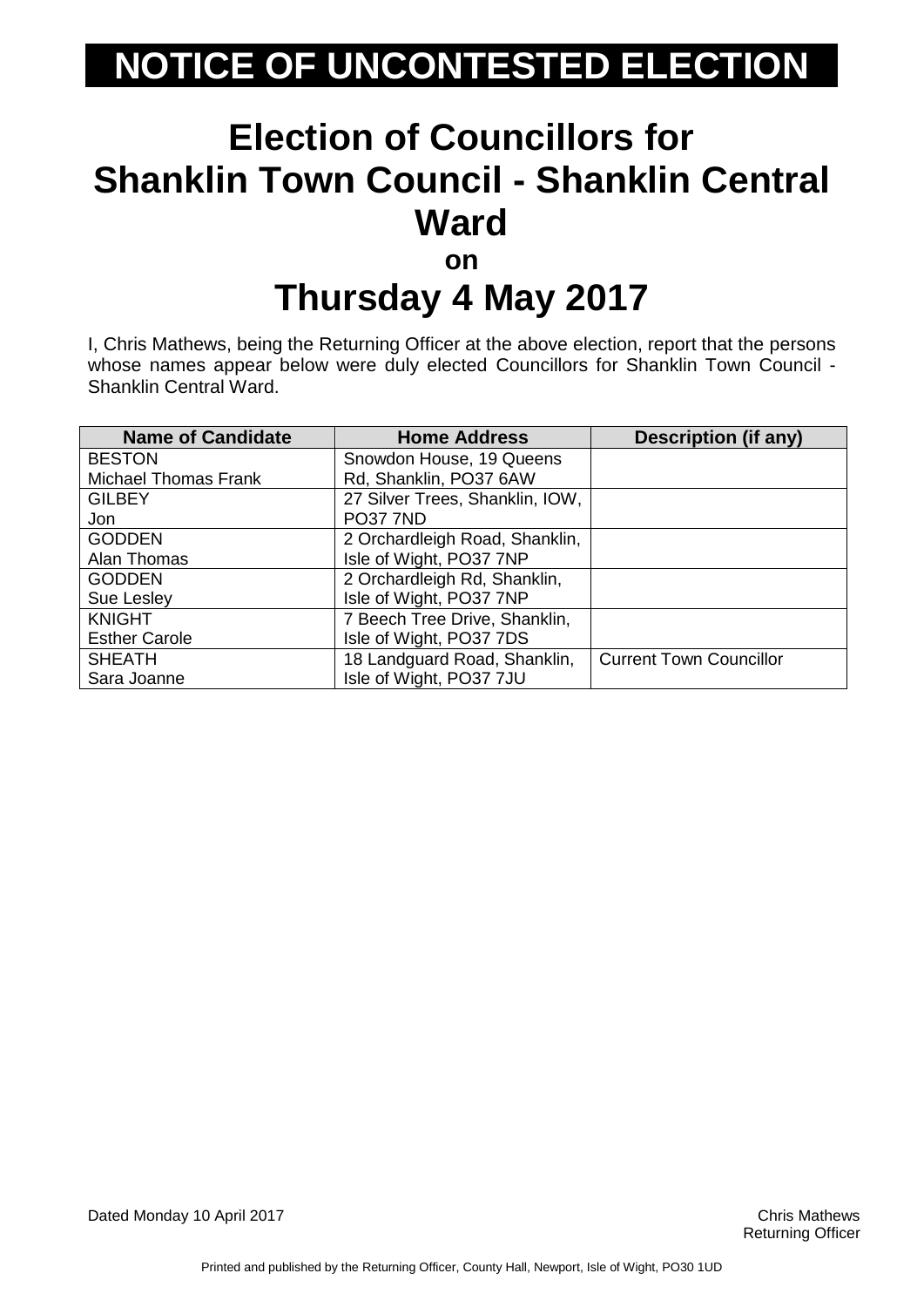# **Election of Parish Councillors for Shorwell Parish Council**

**on**

### **Thursday 4 May 2017**

I, Chris Mathews, being the Returning Officer at the above election, report that the persons whose names appear below were duly elected Parish Councillors for Shorwell Parish Council.

| <b>Name of Candidate</b> | <b>Home Address</b>         | Description (if any) |
|--------------------------|-----------------------------|----------------------|
| <b>BUTLER</b>            | 3 Paddock Close, Shorwell,  |                      |
| Geoffrey Stephen         | Isle of Wight, PO30 3LB     |                      |
| <b>HARRISON</b>          | Northcourt House, Main Rd,  |                      |
| John Reeves              | Shorwell, PO30 3JG          |                      |
| <b>HAYNES</b>            | 6 Sea Breeze Cottages,      |                      |
| <b>Robert James</b>      | Military Road, PO30 4EY     |                      |
| <b>PEARSE</b>            | 1 Orchard Cottage, Farriers |                      |
| Tony                     | Way, Shorwell, I.O.W,       |                      |
|                          | PO30 3JW                    |                      |
| <b>SMITH</b>             | Bridleway, Walkers Lane,    |                      |
| Karen Marie              | Shorwell, IW, PO30 3JZ      |                      |
| <b>WARNE</b>             | Coopers Mead, Russell Road, |                      |
| Charlie                  | Shorwell, Newport, Isle of  |                      |
|                          | Wight, PO30 3JT             |                      |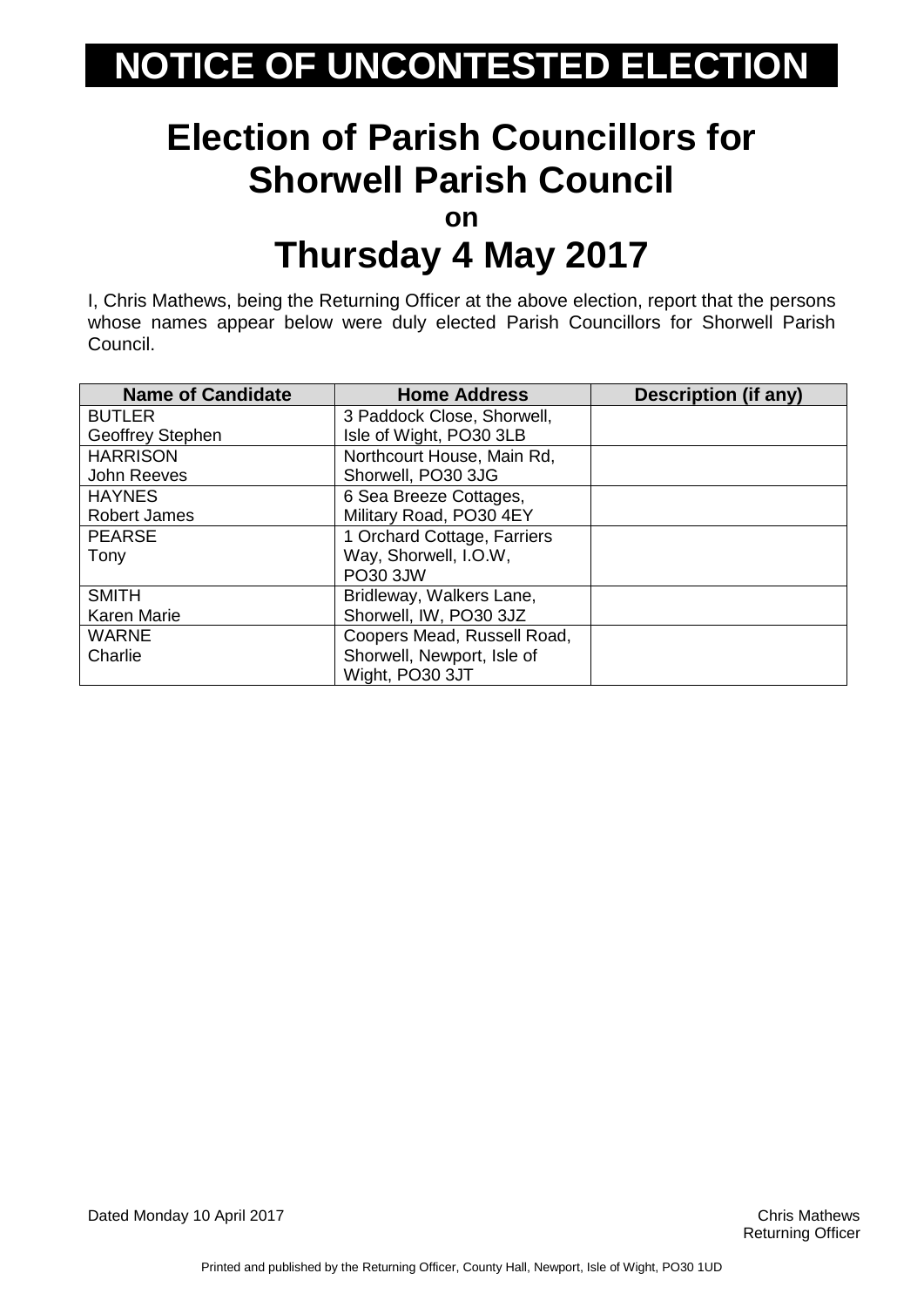# **Election of Parish Councillors for St. Helens Parish Council**

**on**

### **Thursday 4 May 2017**

I, Chris Mathews, being the Returning Officer at the above election, report that the persons whose names appear below were duly elected Parish Councillors for St. Helens Parish Council.

| <b>Name of Candidate</b> | <b>Home Address</b>             | <b>Description (if any)</b> |
|--------------------------|---------------------------------|-----------------------------|
| <b>ANDERSON</b>          | 4 Hope Cotts, Upper Green       |                             |
| <b>Mike</b>              | Rd, St Helens, Ryde, Isle of    |                             |
|                          | Wight, PO33 1UJ                 |                             |
| <b>COLEMAN</b>           | 6 Nelsons Quay, Latimer Road,   |                             |
| John Norman              | St Helens, PO33 1TA             |                             |
| <b>DUCKETT</b>           | Ivy House, Lower Green Rd,      | Independent                 |
| Victoria Amanda          | St. Helen's, Isle of Wight,     |                             |
|                          | <b>PO33 1UF</b>                 |                             |
| <b>ROBERTSON</b>         | 43 Downs View Road, St.         |                             |
| Joe Paul James           | Helens, Isle of Wight,          |                             |
|                          | <b>PO33 1YE</b>                 |                             |
| <b>THOMSON</b>           | Lippincott, The Diggings, St.   |                             |
| Ian Douglas              | Helens, PO33 1UP                |                             |
| <b>WOODCOCK</b>          | The Old Cottage, Upper Green    |                             |
| Tim                      | Road, St. Helens, Ryde, Isle of |                             |
|                          | Wight, PO33 1UQ                 |                             |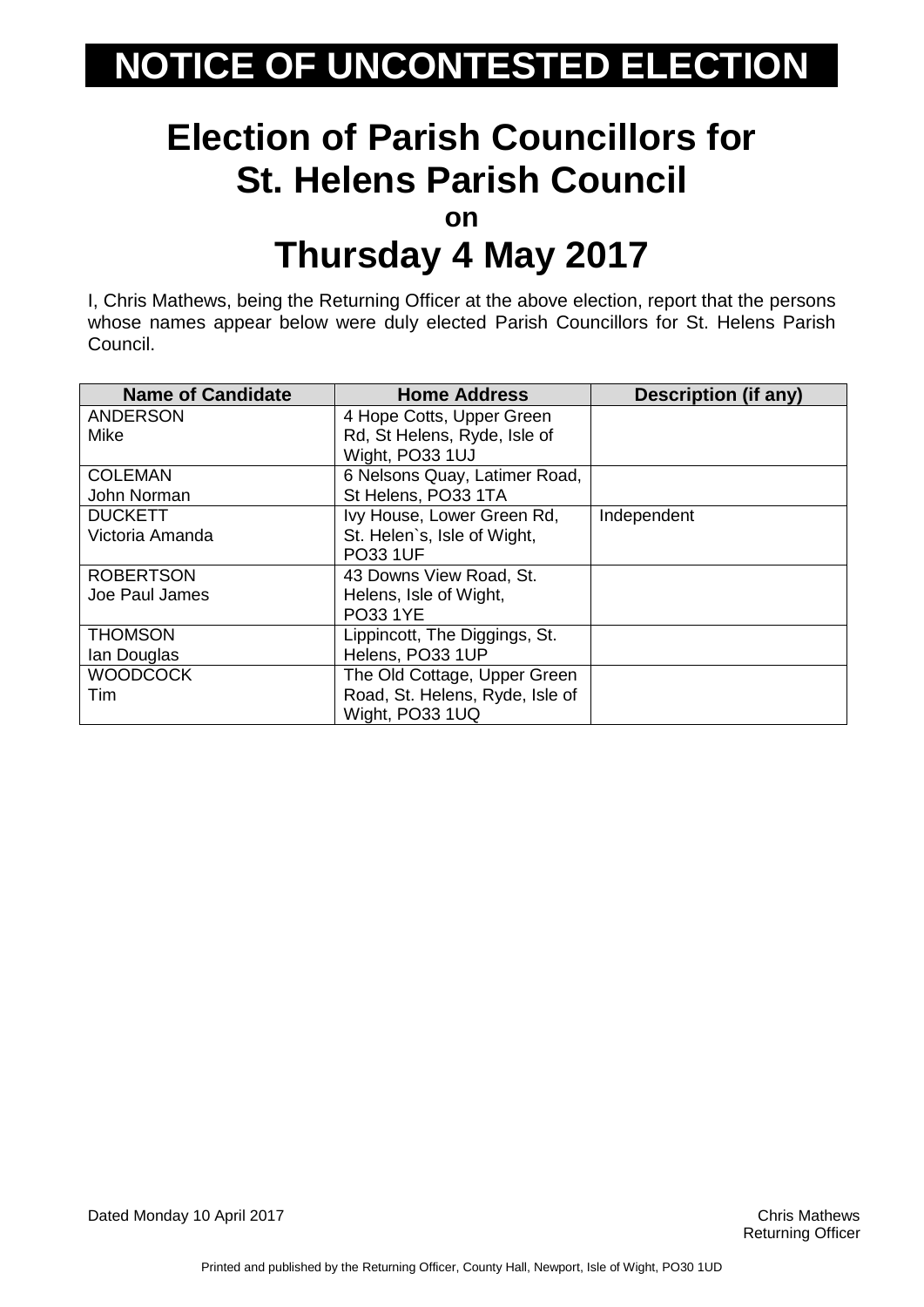#### **Election of a Councillor for Ventnor Town Council - Bonchurch Ward on Thursday 4 May 2017**

I, Chris Mathews, being the Returning Officer at the above election, report that the person whose name appears below was duly elected Councillor for Ventnor Town Council - Bonchurch Ward.

| <b>Name of Candidate</b> | <b>Home Address</b>                            | <b>Description (if any)</b> |
|--------------------------|------------------------------------------------|-----------------------------|
| <b>LUCAS</b>             | Nightingales, Bonchurch                        |                             |
| <b>Brian Michael</b>     | Village Road, Ventnor, IOW.<br><b>PO38 1RG</b> |                             |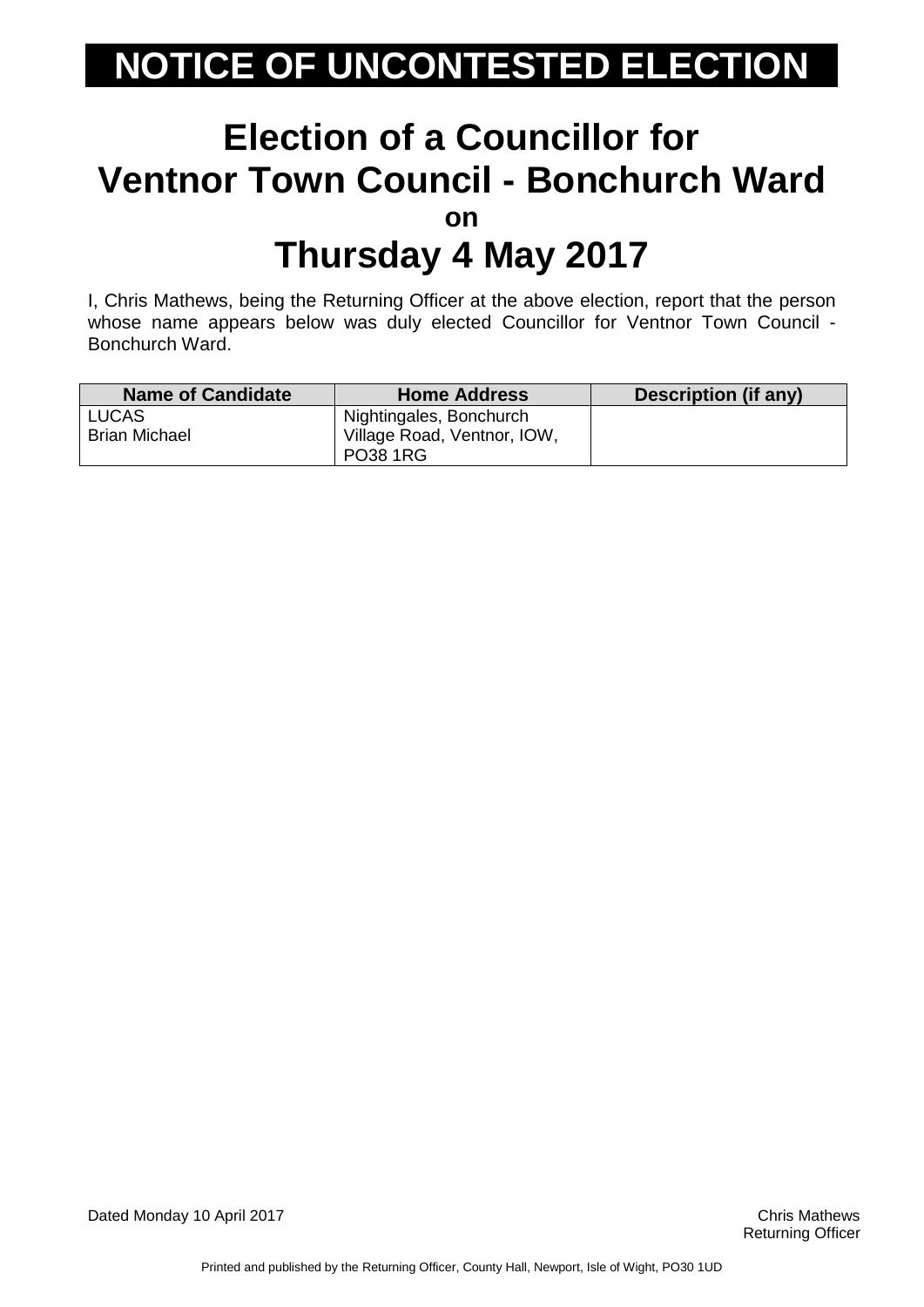### **Election of Councillors for Ventnor Town Council - Lowtherville Ward on**

### **Thursday 4 May 2017**

I, Chris Mathews, being the Returning Officer at the above election, report that the persons whose names appear below were duly elected Councillors for Ventnor Town Council -Lowtherville Ward.

| Name of Candidate | <b>Home Address</b>             | Description (if any) |
|-------------------|---------------------------------|----------------------|
| <b>MACK</b>       | St. Martins Lodge, Lowtherville |                      |
| Jason James       | Road, Ventnor, PO38 1AR         |                      |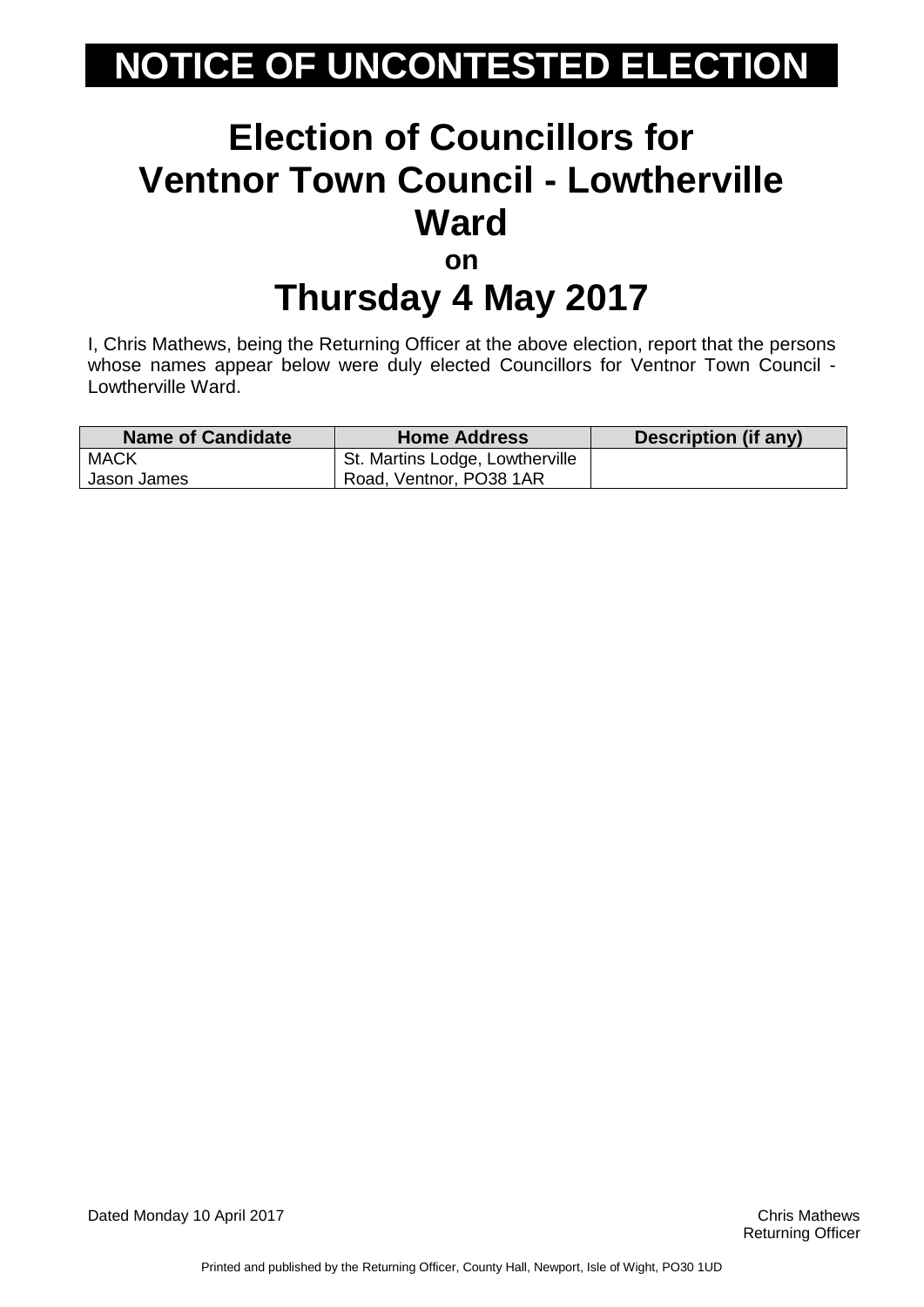#### **Election of Councillors for Ventnor Town Council - St. Lawrence Ward on Thursday 4 May 2017**

I, Chris Mathews, being the Returning Officer at the above election, report that the persons whose names appear below were duly elected Councillors for Ventnor Town Council - St. Lawrence Ward.

| <b>Name of Candidate</b> | <b>Home Address</b>         | Description (if any)             |
|--------------------------|-----------------------------|----------------------------------|
| <b>BACKHOUSE FRY</b>     | Half Moon Cottage, Old Park | Archaeologist, Writer And Artist |
| <b>Delian Christine</b>  | Rd, St. Lawrence, IOW,      |                                  |
|                          | <b>PO38 1XR</b>             |                                  |
| <b>COCKETT</b>           | Laconia, Old Park Road,     | <b>Green Party</b>               |
| Stephen John James       | Ventnor, PO38 1XU           |                                  |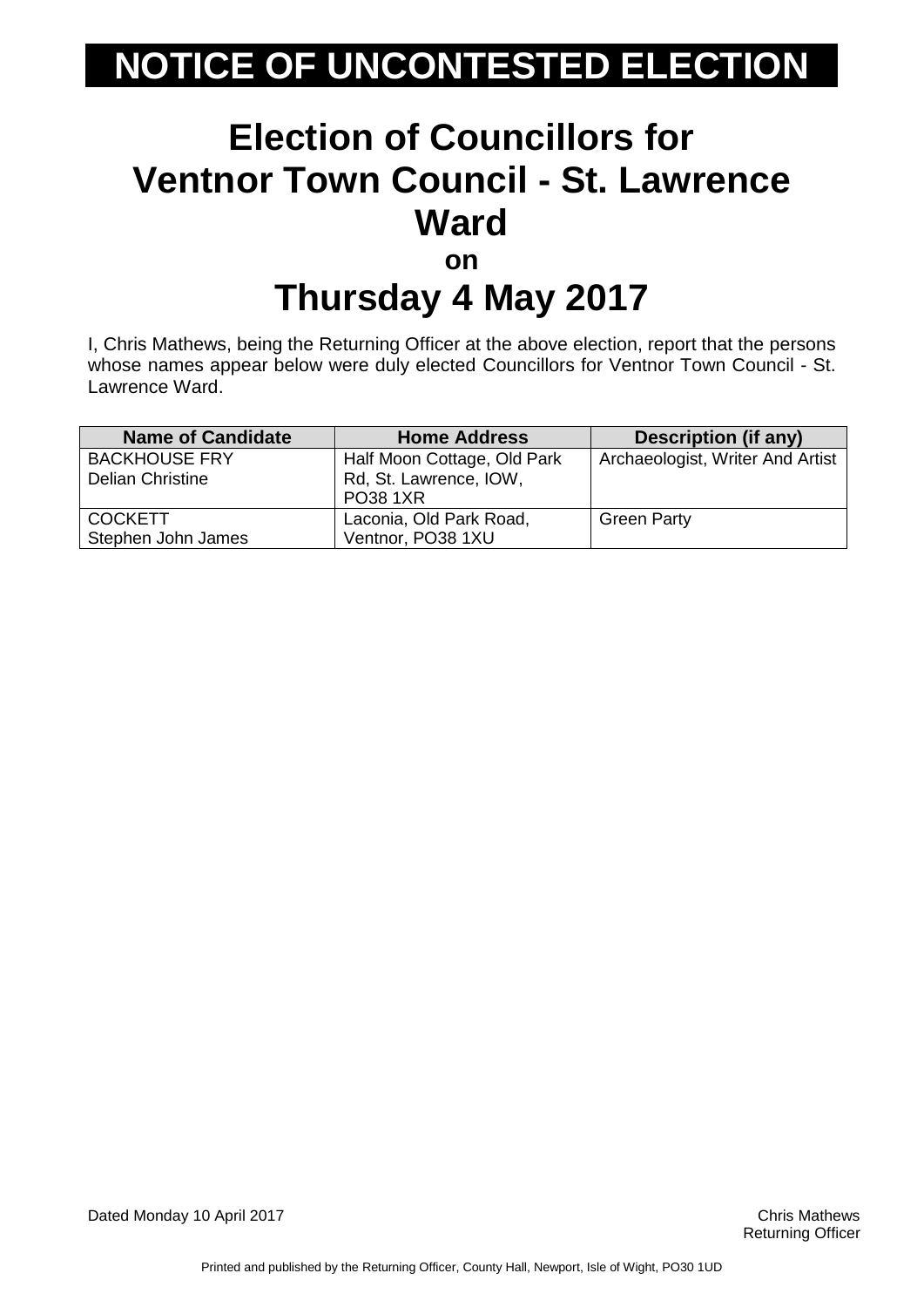#### **Election of Councillors for Ventnor Town Council - Ventnor Parish West Ward on**

# **Thursday 4 May 2017**

I, Chris Mathews, being the Returning Officer at the above election, report that the persons whose names appear below were duly elected Councillors for Ventnor Town Council -Ventnor Parish West Ward.

| <b>Name of Candidate</b>     | <b>Home Address</b>       | Description (if any) |
|------------------------------|---------------------------|----------------------|
| MARVIN                       | Delamere, Belle Vue Road, |                      |
| <b>Anthony Michael David</b> | Ventnor, PO38 1DB         |                      |
| <b>TOOGOOD</b>               | Royal Vista, Belgrave Rd, |                      |
| Jim                          | Ventnor, PO38 1JH         |                      |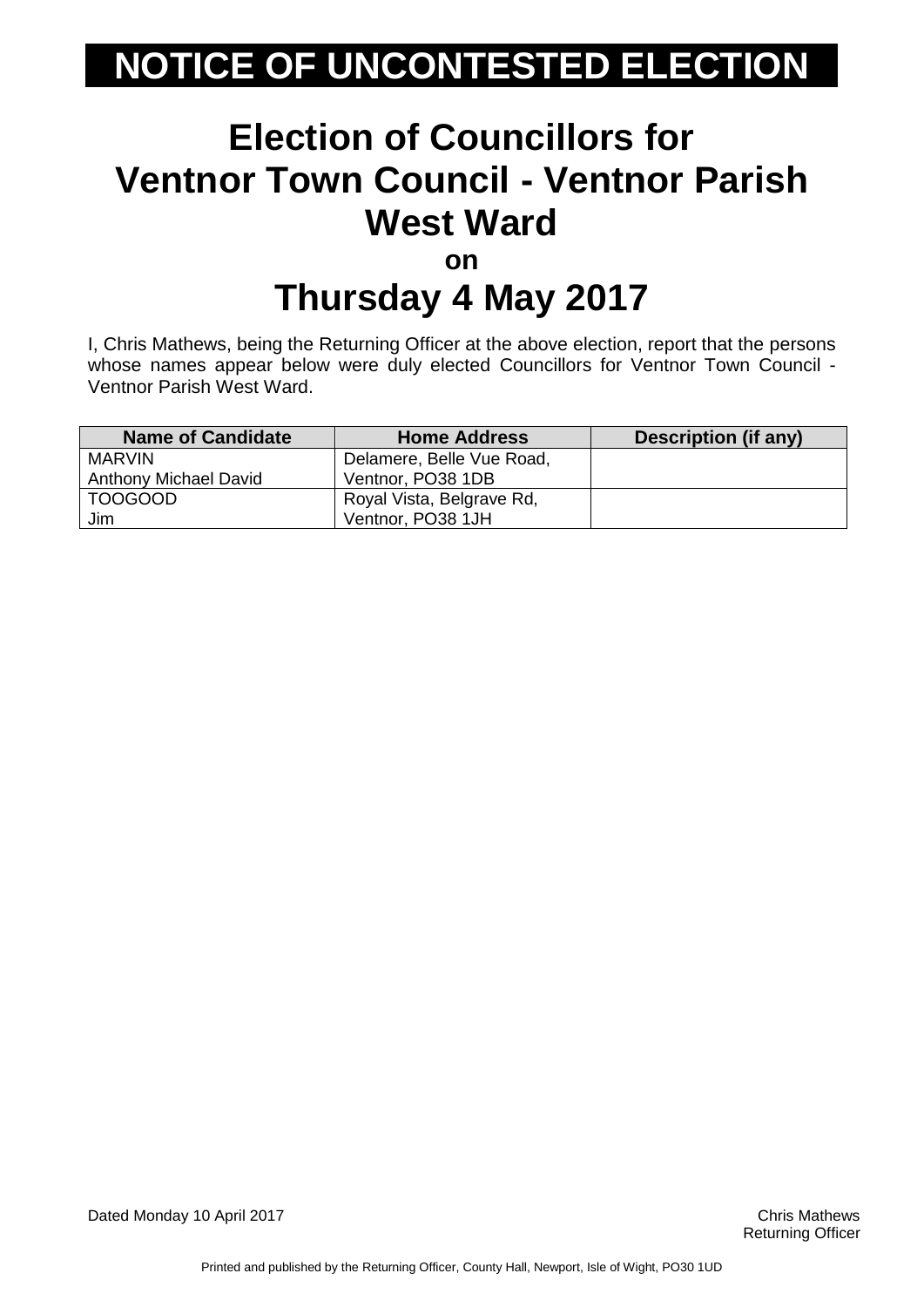#### **Election of Councillors for Whippingham Parish Council - Whippingham North Ward on Thursday 4 May 2017**

I, Chris Mathews, being the Returning Officer at the above election, report that the persons whose names appear below were duly elected Councillors for Whippingham Parish Council -Whippingham North Ward.

| <b>Name of Candidate</b> | <b>Home Address</b>           | <b>Description (if any)</b> |
|--------------------------|-------------------------------|-----------------------------|
| <b>CLARK</b>             | 13 Alverstone Rd,             |                             |
| Peter George             | Whippingham, E Cowes, Isle of |                             |
|                          | Wight, PO32 6NZ               |                             |
| KIRWOOD-SLACK            | 93 Medina Park, Folly Lane,   |                             |
| John                     | Whippingham, Isle of Wight,   |                             |
|                          | PO32 6LZ                      |                             |
| <b>TAYLOR</b>            | 1 Matthews Cottage, Barton    |                             |
| <b>Brian</b>             | Estate, Whippingham,          |                             |
|                          | <b>PO32 6NT</b>               |                             |
| <b>THURSBY PELHAM</b>    | Kings Quay, Barton Estate,    |                             |
| David Thomas             | Whippingham, East Cowes,      |                             |
|                          | <b>PO32 6NU</b>               |                             |
| <b>WALTER</b>            | Malacca, Folly Lane, E.Cowes, |                             |
| David Andrew             | IOW, PO32 6LY                 |                             |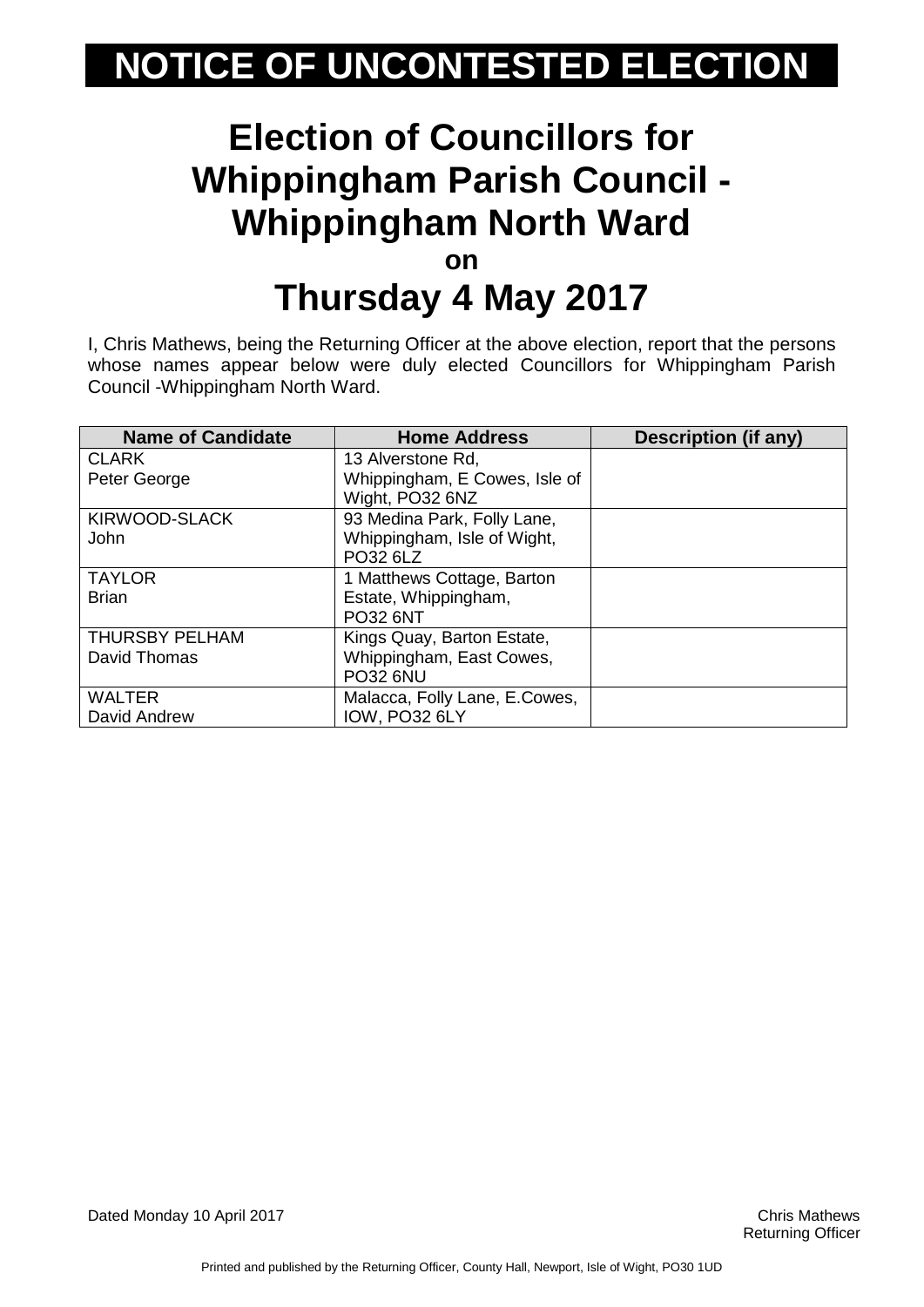#### **Election of a Councillor for Whippingham Parish Council - Whippingham South Ward on Thursday 4 May 2017**

I, Chris Mathews, being the Returning Officer at the above election, report that the person whose name appears below was duly elected Councillor for Whippingham Parish Council - Whippingham South Ward.

| <b>Name of Candidate</b> | <b>Home Address</b>          | Description (if any) |
|--------------------------|------------------------------|----------------------|
| <b>BAKER-SMITH</b>       | 9 Kingslea Park, East Cowes, |                      |
| Julia Helen              | Isle of Wight, PO32 6JW      |                      |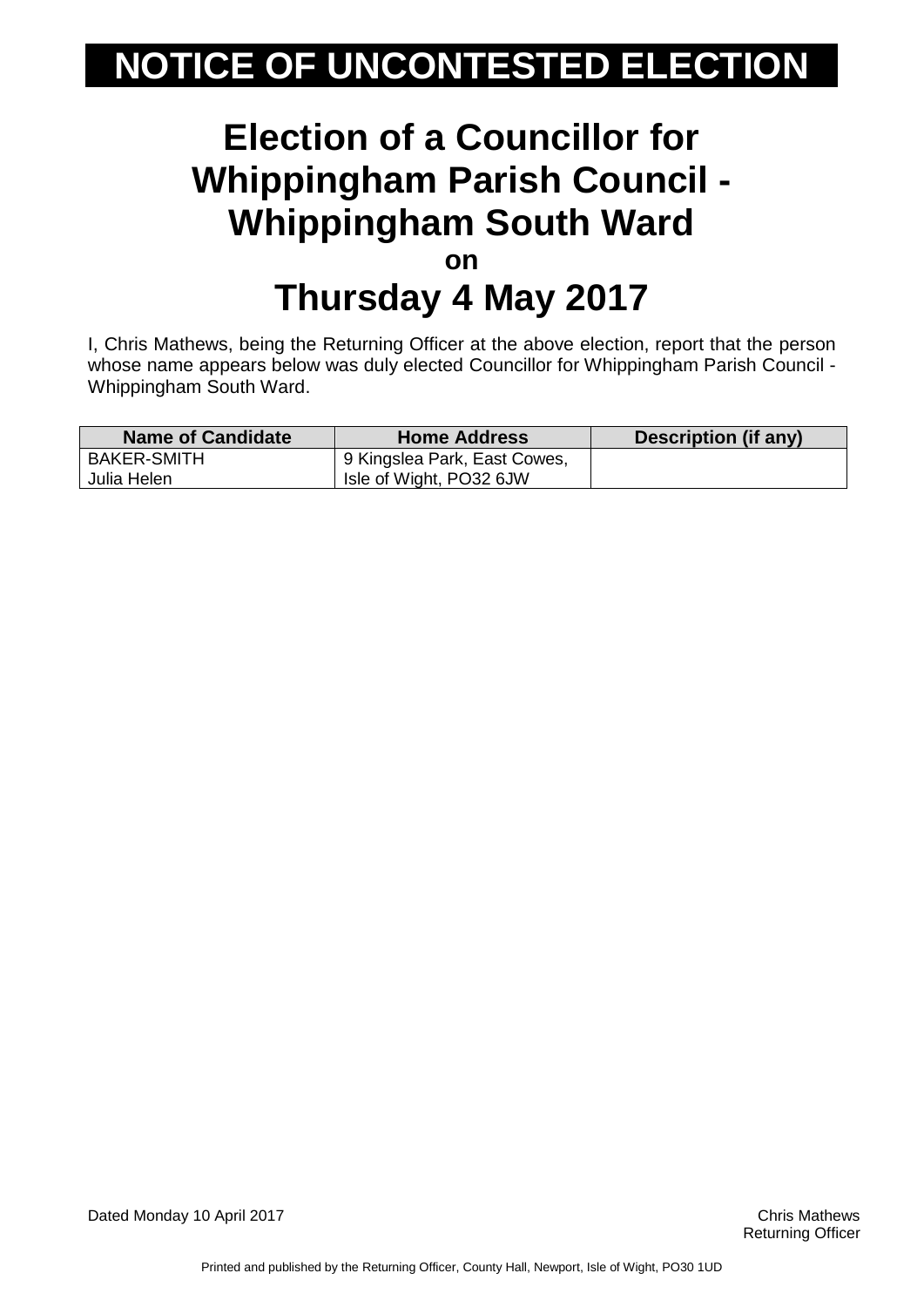### **Election of Parish Councillors for Wroxall Parish Council**

**on**

### **Thursday 4 May 2017**

I, Chris Mathews, being the Returning Officer at the above election, report that the persons whose names appear below were duly elected Parish Councillors for Wroxall Parish Council.

| <b>Name of Candidate</b> | <b>Home Address</b>               | <b>Description (if any)</b> |
|--------------------------|-----------------------------------|-----------------------------|
| <b>EVANS</b>             | Malmesbury Cottage, 4 Manor       |                             |
| Gill                     | Rd, Wroxall, IOW, PO38 3DA        |                             |
| <b>GALLOP</b>            | Barncourt Farm, Redhill Lane,     |                             |
| <b>Adrian Robert</b>     | Wroxall, PO38 3ER                 |                             |
| <b>HICKIN</b>            | Box Cottage, Beachfield Rd,       | Retired                     |
| Vic                      | Wroxall, PO38 3BT                 |                             |
| <b>RICKARDS</b>          | Middleton House, St. Johns        |                             |
| Clive                    | Road, Wroxall, Isle of Wight,     |                             |
|                          | PO38 3ED                          |                             |
| <b>WATTS</b>             | 17 Mountfield Rd, Wroxall, Isle   |                             |
| <b>Cheryl Elaine</b>     | of Wight, PO38 3BX                |                             |
| <b>WEDLOCK-WARD</b>      | Elstow, High St, Wroxall, Isle of |                             |
| Vincent                  | Wight, PO38 3BH                   |                             |